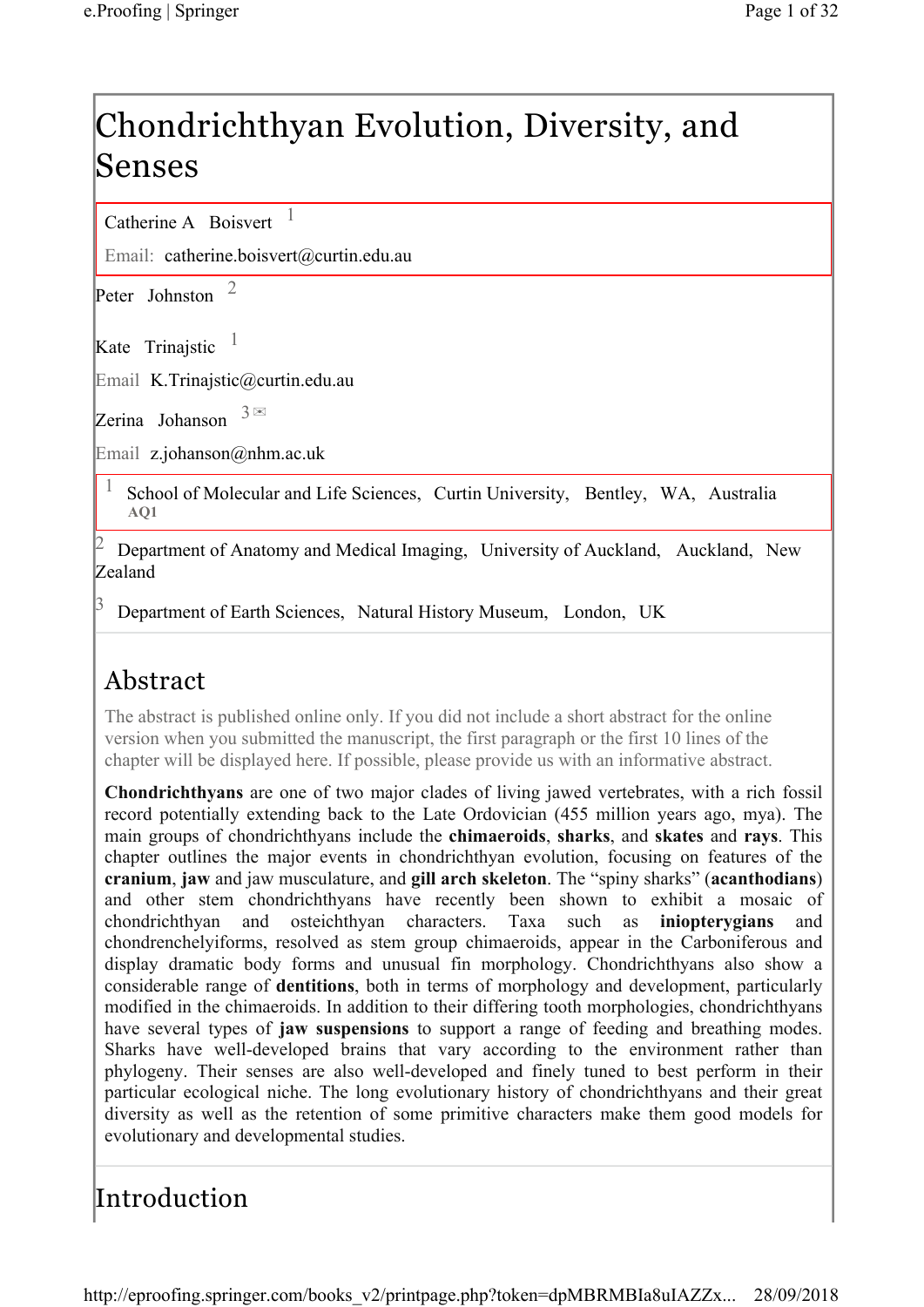### What Are Chondrichthyes?

Modern Chondrichthyes are jawed vertebrates lacking bones, instead possessing an internal skeleton composed of **cartilage**, with differing patterns of calcification in the vertebral centra (known as areolar) versus the rest of the skeleton, where it includes a combination of **globular** and **prismatic** calcification (Dean and Summers 2006). With respect to the latter, mineralization forms on the surface of the cartilage, in small plate-like structures known as **tesserae** (Dean et al. 2015). There are two major chondrichthyan clades, including the **Holocephali** and **Elasmobranchii**. The Elasmobranchii include sharks (**Selachii**), which include the **Galeomorphii** and **Squalomorphii**, and skates and rays (**Batoidea**), representing 96% of described modern species. By comparison, the Holocephali (**Chimaeroidei:,** chimaerids, rhinochimaerids, callorhinchids) make up the remaining 4% of modern chondrichthyans. The phylogenetic relationships of these groups are presented in Fig. 4.1.

#### **Fig. 4.1**

Phylogeny of extant chondrichthyans, showing the major groups. The base of each node shows the relative number of species in each group. Modified from Renz et al. (2013). Specimen drawings by CB

#### **AQ2**

Chondrichthyans have a rich fossil record, originating in the Ordovician period (Andreev et al. 2015, 2016). Much of this early record comprises external dermal denticles, or scales, with chondrichthyan body fossils occurring in the Lower Devonian (e.g., *Cladoselache*, *Doliodus*; Williams 2001; Miller et al. 2003). Any discussion of the chondrichthyan fossil record must also now be re-evaluated in light of recent phylogenies that resolve acanthodians as stem chondrichthyans (Brazeau 2009; Davis et al. 2012; Zhu et al. 2012; Brazeau and Friedman 2015; Coates et al. 2017). Acanthodians are often referred to as "spiny sharks," with small scales and spines in front of the paired and unpaired fins. New fossils from the MOTH fauna in northern Canada included taxa with acanthodian characteristics such as these fin spines but with scales that were more chondrichthyan-like (Hanke and Wilson 2010). Following this, a variety of phylogenetic analyses resolved certain acanthodians as stem chondrichthyans, with Zhu et al. (2012) producing the first analysis of jawed fishes that placed all acanthodians on this stem (see Fig. 2.1 in Chap. 2 and Fig. 4.2, purple and lilac).

#### **Fig. 4.2**

Phylogeny of chondrichthyans showing the approximate time of first appearance of body fossils and extinction. Scales and spines of chondrichthyans and "acanthodians" are known from the Ordovician and Silurian and are illustrated by scales and fin at the base of the phylogeny. Topology and origination and extinction dates from Coates et al. (2018) and references in the text. Batoid and Selachimorpha split from Aschliman et al. (2012). All specimen drawings by CAB. **Black:** Osteichthyes, actinopterygians represented by a sturgeon and sarcopterygian by a coelacanth. **Purple:** Acanthodid stem chondrichthyans represented by *Diplacanthus*. **Lilac**: Non-acanthodid stem chondrichthyans represented by *Gladbachus*. **Red**: *Doliodus.* **Dark Green**: Iniopterygians and holocephalans represented by *Rainerichthyes* and *Callorhinchus*. **Taupe**: Symmoriida represented by *Cladoselache*. **Brick red**: Paleoselachii represented by *Falcatus*. **Yellow**: Xenacanthiformes represented by *Triodus*. **Pale green**: Hybodontiformes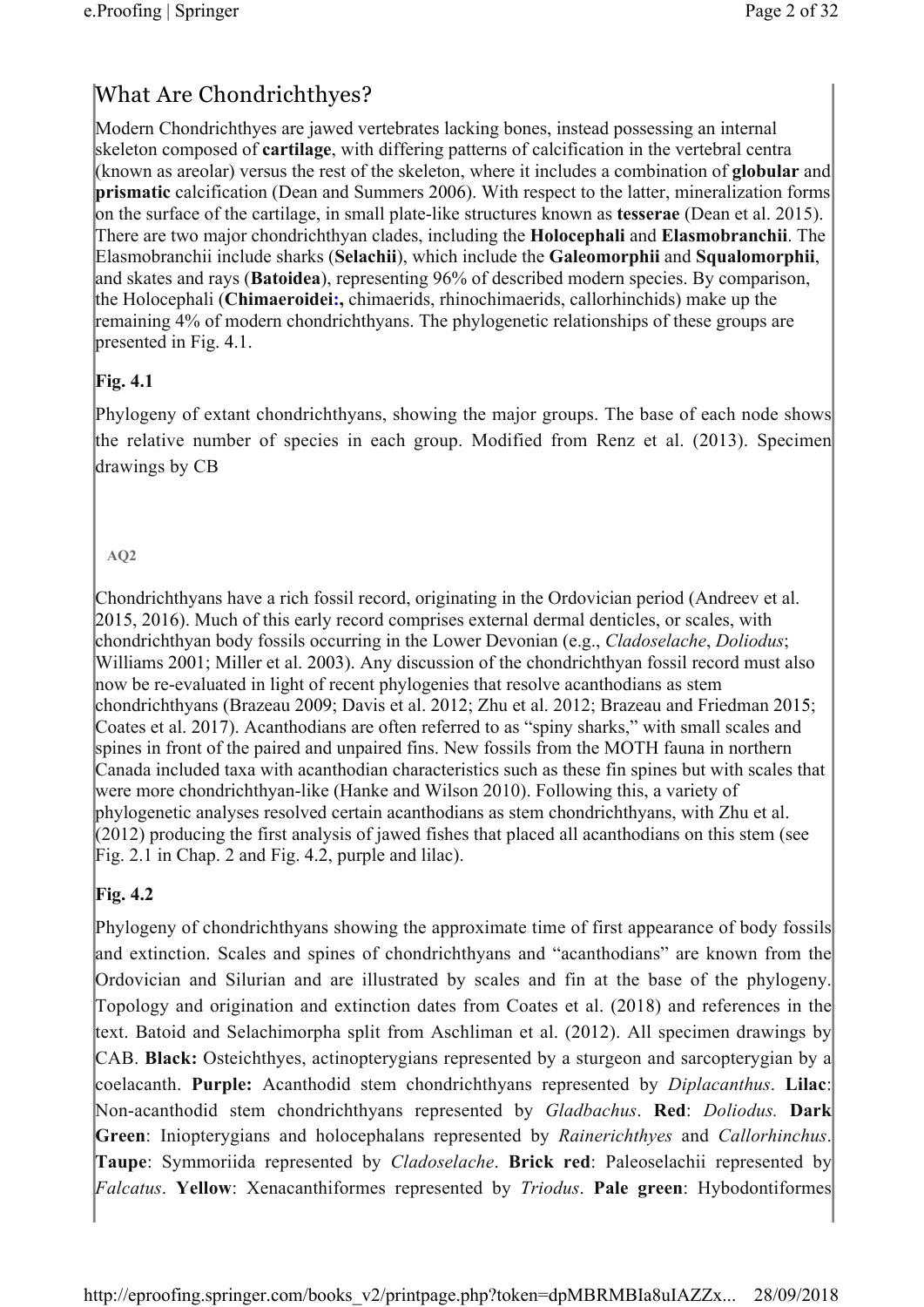represented by *Tristychius*. **Dark blue**: Neoselachii represented by *Squalus.* **Aqua**: Batoidea represented by *Torpedo.* **Pale blue**: Selachimorpha represented by *Carcharias taurus*

#### **AQ3**

As jawed vertebrates, chondrichthyans have opposing upper and lower **jaws**, with the upper jaw (**palatoquadrate**) articulating or fused with the **braincase** in a variety of ways, providing jaw support. Teeth are arranged on the upper and lower jaws into functional dentitions. One characteristic of chondrichthyans is that teeth are produced, lost, and replaced in a continuous manner. This is more apparent in sharks and rays, although the **tooth plates** of the holocephalan dentition also develop from their base as the biting surface is worn away (Stahl 1999). Other characteristic chondrichthyan features include the extensive covering of small scales (e.g., Reif 19825; but not the Holocephali), which are organized along the body to improve hydrodynamic function (Reif 1978; Dean and Bhushan 2010); internal fertilization involving modifications of the male pelvic fin to transfer sperm into the female; a connection between the inner ear and the outside environment via the endolymphatic duct; a spiral-shaped intestine and lipid-filled liver to aid in buoyancy; eyes supported by an eyestalk; and a solid cartilaginous braincase supporting the sensory capsules.

Although these features characterize chondrichthyans, there are notable differences with respect to fossil taxa, for example, various fossil species possess a braincase divided by various fissures, shared with bony fishes, and teeth that are not shed and lost, but are retained in often large **tooth whorls**. In this chapter we will review chondrichthyan features more specifically related to the cranium (braincase), brain and sensory organs, jaws, and related musculature. We will also review recent advances in chondrichthyan phylogeny, the framework upon which we base our evolutionary interpretations.

#### Historical Overview

The cartilaginous skeleton of chondrichthyans was traditionally thought to be a primitive (plesiomorphic) feature, but two lines of evidence refute this: recent phylogenetic analyses resolve the acanthodians (spiny sharks) as stem group Chondrichthyes (Zhu et al. 2012; Coates et al. 2017). This extinct group of fishes, first appearing in the fossil record in the Ordovician period (444 mya; Karatajūtė-Talimaa and Predtechenskyj 1995; Brazeau and Friedman 2015), had a superficial bony covering over parts of the head and the front (pectoral) fins. The majority of acanthodians possess bony spines supporting each fin as noted above and often a series of spines between the paired fins (Janvier 1996), although some acanthodians lack these spines (Burrow and Young 1999; Hanke and Wilson 2010). The body is covered by small scales, while the internal skeleton is not preserved and so must have been made of unmineralized cartilage. Secondly, fossil sharks have been discovered with intermediate stages of evolution of the tessellated cartilages, a type of mineralized cartilage unique to chondrichthyans, and show it evolved from an ancestor possessing a bony skeleton (Long et al. 2015). Thus, chondrichthyans have lost the bone characteristic of the bony fishes (Actinopterygii; Ryll et al. 2014) and evolved surficial mineralization (tesserae) of their cartilaginous skeleton.

The concept of the great nineteenth-century anatomists of an ordered, linear progression of vertebrate evolution from cyclostomes (e.g., hagfish) to sharks and rays to bony fish and thence to tetrapods has dominated zoological thought and teaching ever since, and sharks had a key place in this progression, so much so that a skeptic among the classical anatomists coined the term "elasmobranch worship" (see Gee 2007). More recently this orderly sequence has been challenged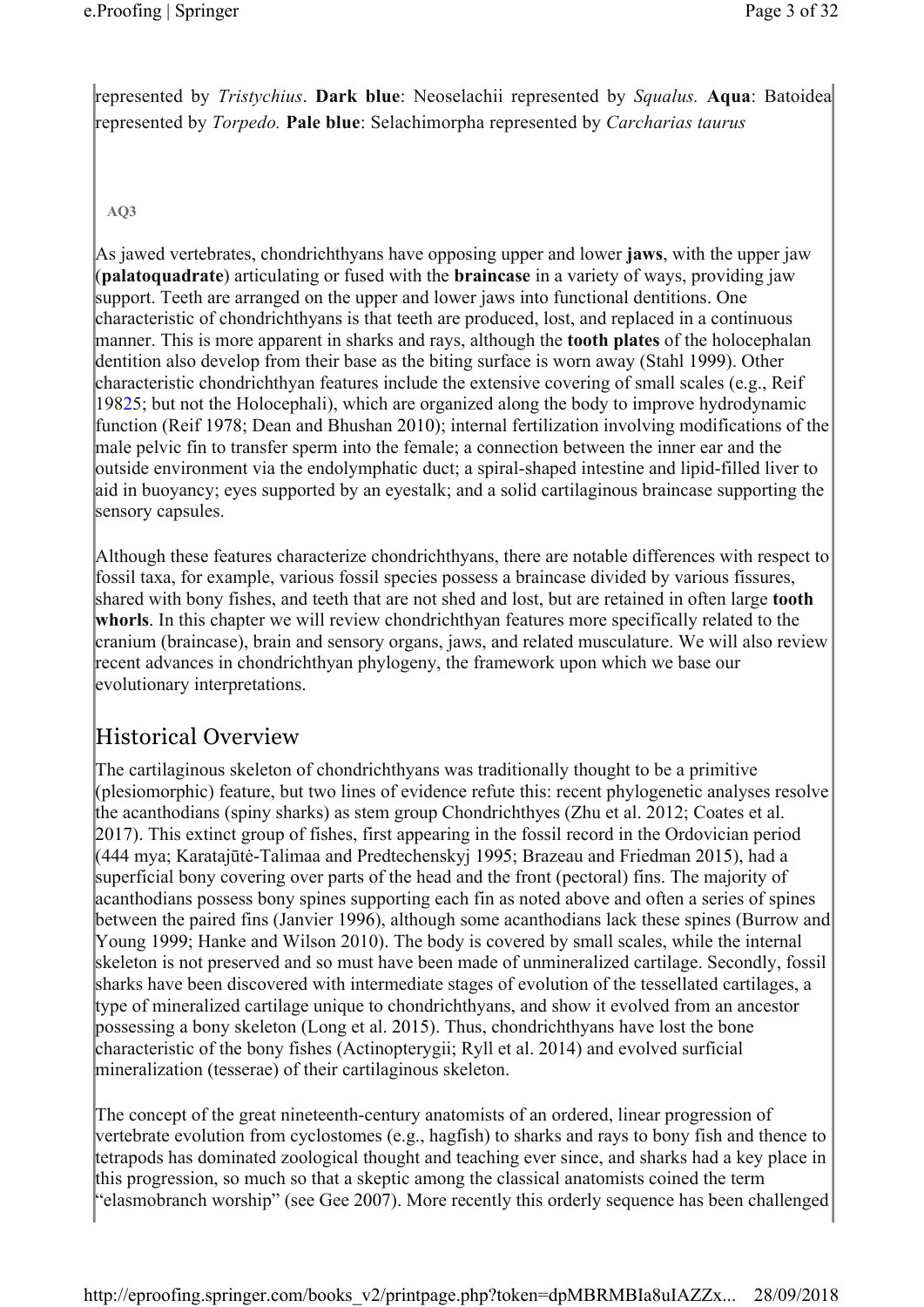with new fossil finds, particularly from the Silurian of China (Zhu et al. 2012, Zhu et al. 2013) indicating extant chondrichthyans and osteichthyans exhibiting a mosaic of ancestral and derived characters. Nevertheless, elasmobranchs in particular do retain some primitive features not found in other extant fish, particularly in comparison with modern bony fish—notably in their skull, cardiovascular system, sensory organs, and fin structure—and are thus of great importance in understanding the evolution of organ systems.

### Evolutionary History of Chondrichthyans

The first indication of chondrichthyan origins are "chondrichthyan-like" scales from the Middle Ordovician of North America, China, and Mongolia (e.g., Harding Sandstone; Smith and Sansom 1997; Andreev et al. 2015), some 50 million years before body fossils are known [with respect to the **acanthodians**, this gap is approximately 30 million years between the earliest scales, noted above, and the first acanthodian body fossil in the Late Silurian (Burrow and Rudkin 2014)]. Indeed, the early evolutionary origin of the group is known primarily from scales, suggesting early sharks were not very well mineralized, making them less likely to fossilize. It remains problematic to confidently identify chondrichthyans using only scale morphology and histology (Sansom et al. 2001, 2005) due to the plesiomorphic nature of early gnathostome scales. However, the earliest confirmed monodontoid chondrichthyan order, the **Elegestolepidida** (Lower Silurian to the Lower Devonian), is known only from scales that lack enamel and basal bone osteons and possess a distinctive neck canal formation (Andreev et al. 2015). A second order of mid-Ordovician chondrichthyans, the **Mongolepidida**, recognized by their complex polyodontoid scales, is also known from North America, China, and Mongolia (Andreev et al. 2016), indicating that a chondrichthyan radiation preceded the Lower Devonian "nektonic revolution" (sensu Klug et al. 2010).

**Acanthodians** first evolve in the Ordovician period, including body fossils, although these are often scales and spines with little other morphology preserved. Taxa now resolved as stem chondrichthyans (Fig. 4.2, purple and lilac; Coates et al. 2017) which are known from more than isolated scales include taxa such as *Poracanthodes*, *Acanthodes*, and *Kathemacanthus* (Miles 1973; Gagnier and Wilson 1996; Hanke and Wilson 2010), in addition to taxa that were previously recognized as "conventionally defined" chondrichthyans (Zhu et al. 2013), e.g., *Doliodus* (Lower Devonian; Miller et al. 2003; Maisey et al. 2009), *Pucapampella*, and *Gladbachus* (Middle Devonian; Janvier and Suarez-Riglos 1986; Heidtke and Krätschmer 2001; Maisey and Anderson 2001; Coates et al. 2018). These taxa have prismatic calcified cartilage, as a component of their skeleton, which is a diagnostic feature of chondrichthyans; by comparison, the primitive gnathostome endoskeleton comprises a core of globular cartilage surrounded by **perichondral bone** (Janvier 1996; Ørvig 1951). The endoskeleton of the early Devonian chondrichthyan *Gogoselachus* has endoskeletal elements comprising layers of **nonprismatic subpolygonal tesserae** which represent a transitional condition between globular calcified cartilage and prismatic calcified cartilage (Long et al. 2015).

*Doliodus problematicus* is recognized to possess a mosaic of acanthodian and shark characters (Fig. 4.2, red; Maisey et al. 2017). The squamation is shark-like, as is the dentition, braincase, jaws, and skeleton comprising prismatic cartilage (Maisey et al. 2014). However, paired prepectoral, pectoral, pre-pelvic, and pelvic **fin spines** are preserved along the body, which is a characteristic of acanthodians (Maisey et al. 2009, 2017). The presence of pectoral fin spines has been argued for *Antarctilamna*, another early Devonian chondrichthyan (Miller et al. 2003; Wilson et al. 2007; Gess and Coates 2015), which, along with the presence of fin spines in some placoderms and osteichthyans (Zhu et al. 2009), indicates that paired pectoral fin spines are a gnathostome synapomorphy. *Pucapampella* has a **ventral cranial fissure** (Janvier and Suarez-Riglos 1986; Maisey 2001; Maisey and Anderson 2001; Maisey et al. 2009) which used to be a diagnostic feature for early osteichthyans and acanthodians (*Acanthodes*) but is now understood to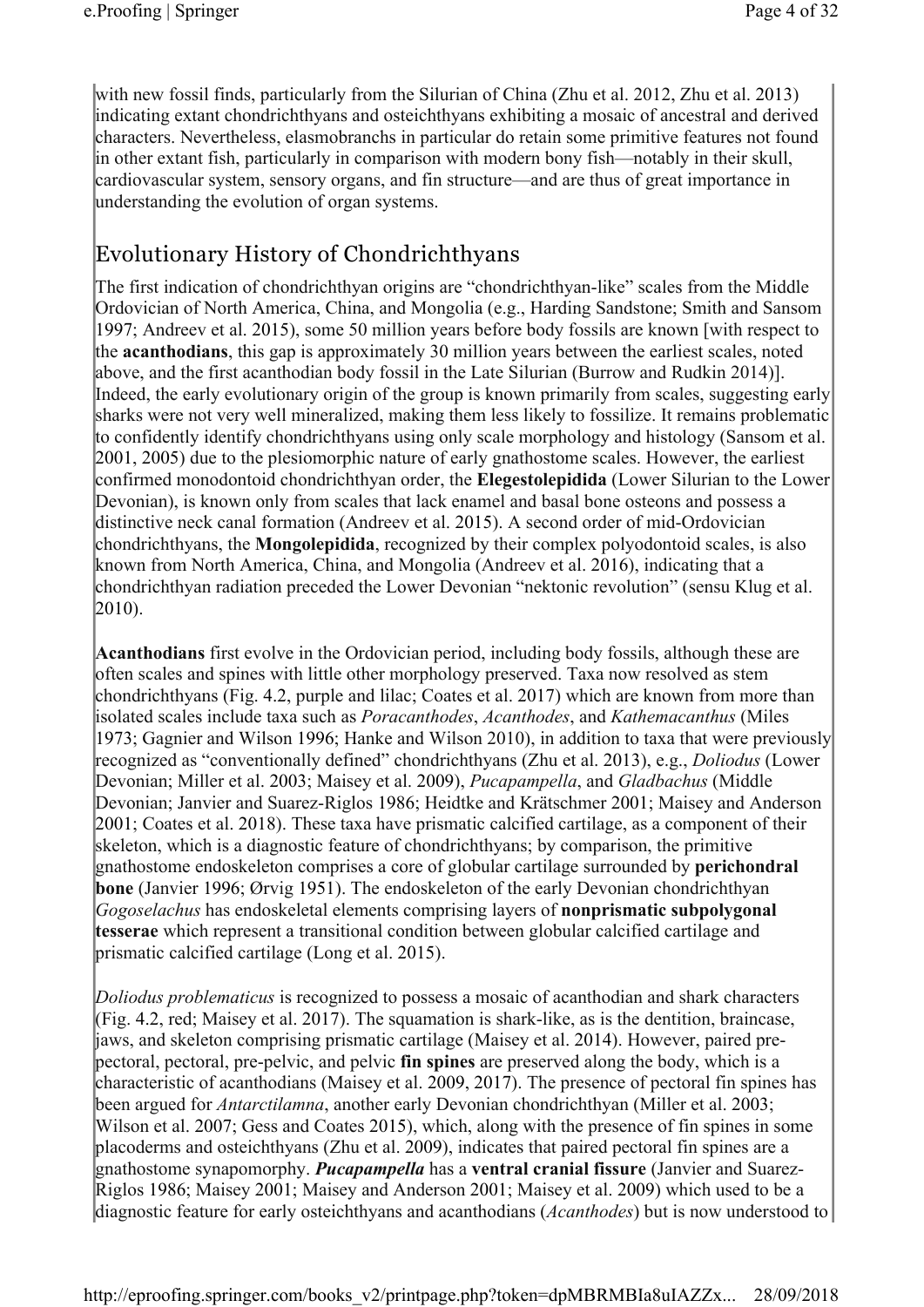be a shared characteristic of all crown group gnathostomes (Brazeau and Friedman 2015; absent in placoderms). Although *Gladbachus* (Fig. 4.2, lilac and reconstruction) is one of the more complete stem chondrichthyans known (Burrow and Turner 20135; Coates et al. 2018), its phylogenetic position has been problematic (Coates 2005) due to the scale morphology and histology being plesiomorphic for gnathostomes (Burrow and Turner 2013). *Gladbachus* possesses teeth (Coates et al. 2018); otherwise the earliest teeth confirmed from chondrichthyans are from the Lower Devonian taxon *Leonodus* (Mader 1986).

Many other Early and Middle Devonian taxa are known only from isolated teeth (e.g., *Aztecodus*, *Celtiberina*, *Mcmurdodus*, *Portalodus*), which show a greater diversity in crown and base shape than in Late Paleozoic taxa (Ginter et al. 2010). However, in light of the combination of characters found in *Doliodus* which led to the description that it possessed an elasmobranch-like head and an acanthodian-like body (Maisey et al. 2017), many of the taxa established on the basis of tooth morphology alone may in fact represent stem chondrichthyans. The wide diversity of tooth morphology and the global distribution of many taxa do indicate that a diversification occurred in the Givetian (Ivanov et al. 2011). The age of the chondrichthyan crown group can be resolved to the Late Devonian, based on the appearance of taxa currently identified as stem group holocephalans, including those known from more complete specimens such as *Cladoselache* (Dean 1894), along with a variety of taxa based on teeth (Darras et al. 2008). Late Devonian elasmobranchs are also known from teeth (Ivanov et al. 2011) and fin spines (*Ctenacanthus*, Maisey 1984), but also braincases (*Cladodoides*, Maisey 2005), or some combination of these (*Tamiobatis*, Williams 1998).

By comparison, crown Elasmobranchii evolve much later, in the Mesozoic (Jurassic, Cretaceous, Maisey 2012; Janvier and Pradel 2015), while crown holocephalans also appear in the Mesozoic, but in the Triassic (Fig. 4.2; Stahl 1999; Janvier and Pradel 2015).

## Early Origin of Holocephalans and Iniopterygians

Holocephalans or chimaeroids—elephant sharks, ratfish, or rabbitfish—originated in the Middle –Late Devonian (Darras et al. 2008; Janvier and Pradel 2015; Coates et al. 2017) and, as indicated by faunas such as Bear Gulch, Montana, were very morphologically diverse during the following period, the Carboniferous (Fig. 4.2, dark green; e.g., Stahl 1999; Grogan and Lund 2004; Lund and Grogan 2004). As mentioned above, the holocephalan crown group evolved in the Mesozoic, including callorhynchids (Jurassic), chimaeroids (Cretaceous), and rhinochimaerids (Triassic) (Stahl 1999; Janvier and Pradel 2015: Fig. 1.2). The composition of the holocephalan stem group has been changeable, with taxa such as *Cladoselache* and the Symmoriiformes (e.g., *Akmonistion*, *Cobelodus*) either resolved to the chondrichthyan stem (Pradel et al. 2011) or to the holocephalan stem (Coates and Sequeira 2001; Coates et al. 2017). The Iniopterygia has a more stable relationship as stem group holocephalans. The iniopterygians were an unusual and highly specialized group of stem group holocephalans, known only from a small number of genera, but with a range of body forms (Zangerl and Case 1973; Grogan and Lund 2009). All had stout pectoral fin projecting high up on the shoulder girdle (a synapomorphy of the group, Stahl 1980; Grogan and Lund 2009) with large pectoral spines. There are two families, the Iniopterygidae with upper jaws not fused to the braincase (**non-hyostylic**) and the Sibyrhynchidae, showing the hyostylic or **autostylic** condition (Zangerl and Case 1973; Stahl 1980; Pradel et al. 2010).

A new fossil from the Early Permian of the Karoo sandstone in South Africa, *Dwykaselachus*, has external anatomy of a group known as the Symmoriiformes (Fig. 4.2, taupe) but also chimaeroid specializations like the otic labyrinth arrangement and brain space configuration relative to large orbits (a potential adaptation to deepwater environments, a niche occupied by various holocephalans), showing a transitional phase to the characteristic chimaeroid cranium (Coates et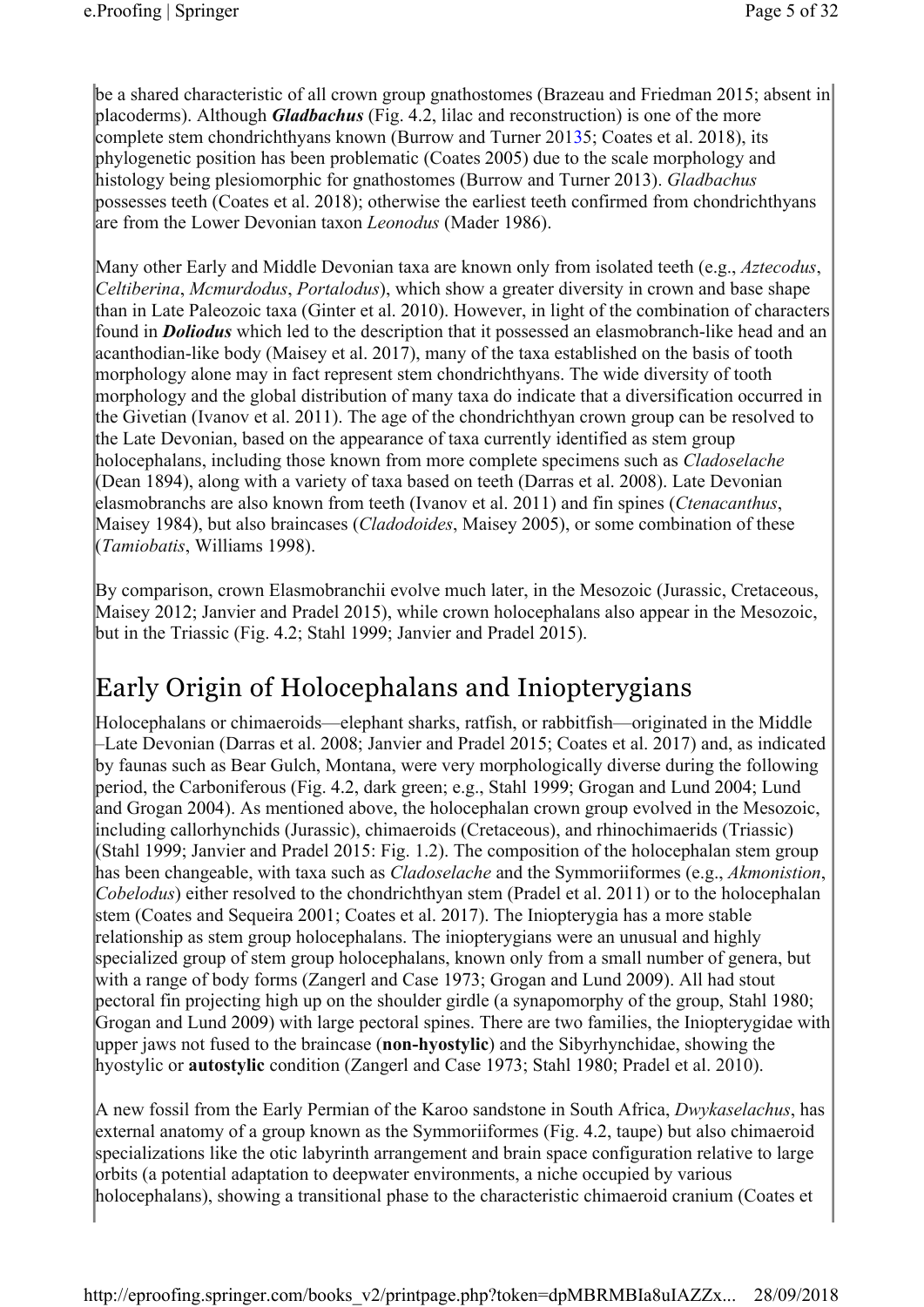al. 2017). Phylogenetic analyses establish the importance of the shared similarities between *Dwykaselachus* and chimaeroids, recovering Symmoriiformes as a stem holocephalan, sister clade to the iniopterygians and holocephalans. Notably, the Late Devonian taxon *Cladoselache* is resolved phylogenetically as a symmoriid, which implies a minimum age for the elasmobranchholocephalan split within the Devonian (Coates et al. 2017).

#### Major Events in the Evolution of Chondrichthyans

Chondrichthyes and Osteichthyes are referred to as crown group Gnathostomata, but importantly, there are a range of fossil jawed vertebrates that are more closely related to this crown group than are jawless vertebrates. Therefore, any consideration of the evolution of major chondrichthyan characters needs to take these taxa into account, including the placoderms (covered in the Chap. 2), which are generally characterized by having the head and the anterior part of the body covered with thin bony plates, as well as *Ramirosuarezia* (Pradel et al. 2009a, b), which is resolved as phylogenetically closer to the crown group than the placoderms (including *Entelognathus* and *Qilinyu*; Zhu et al. 20131, Zhu et al. 2016). Important features that we discuss below are related to the skull, jaws, musculature, and gill arches, which are of particular interest because they are related to feeding, breathing, and the ability to sense the surrounding environment.

An additional consideration when discussing chondrichthyan evolution is the effects of major extinctions on the group. For example, the Late Devonian saw two extinctions, the later one associated with the disappearance of the placoderms and most acanthodians, presenting a major evolutionary opportunity for both chondrichthyans and osteichthyans. Most chondrichthyans evolving in the Carboniferous possessed flatter, presumably crushing dentitions (Sallan and Coates 2010; Sallan et al. 2011), including the wide diversity of holocephalans just mentioned (Grogan and Lund 2004; Lund and Grogan 2004). Many of these taxa were affected by later extinctions in the Permian, where 96% of marine life was lost (Sepkoski 1984), although others appear to have become extinct earlier in the Permian or in the Late Carboniferous (Friedman and Sallan 2012). However, *Hybodus* and the Hybodontidae survived this extinction and are currently resolved as the sister group to living sharks and rays (Fig. 4.2, pale green). These groups, along with the chimaeroids, originated in the Mesozoic, with sharks and rays splitting in the Upper Triassic (Aschliman et al. 2012) and diversifying in the Early–Middle Jurassic (Guinot and Cavin 2015). Recent research on lamniform sharks suggests that diversity and disparity decreased shortly after the end-Cretaceous extinction (75% of marine life; Sepkoski 1984), with sharks becoming smaller and teeth becoming less robust (Belbin et al. 2017).

### What Makes Them Special?

Sharks and rays are a very diverse group that occupy many different ecological niches, including both fresh and saltwater environments, and at markedly different depths. Their feeding behavior ranges from stalking predation to ambush predation to plankton filtration, with different associated locomotor patterns (Motta and Huber 2012). Their main features include a mouth on the ventral surface of the head, mobility of the upper jaw, and separate gill slits. Their jaw suspension—hinged at the back of the skull—allows the shark snout to be elevated while taking prey and the jaws to protrude toward the prey or into the seafloor in the case of rays. Separate gill slits are visible externally, usually five but also six or seven in some species (e.g., the broadnose sevengill shark *Notorynchus cepedianus*). The first gill slit is present in many species as the spiracle, a round opening on the dorsal side of the head, unlike bony fish in which the spiracle is found only in a few primitive types. Both inflow and outflow can occur via the spiracle. In rays, where the mouth is often directly in contact with the seafloor, the spiracle is particularly used for ventilation, as clean water can be taken in, rather than sand or mud (Summers and Ferry-Graham 2001). Some sharks need constant movement to force water over the gill surfaces, known as **ram ventilation**, while others can remain stationary and use suction from expansion of the mouth and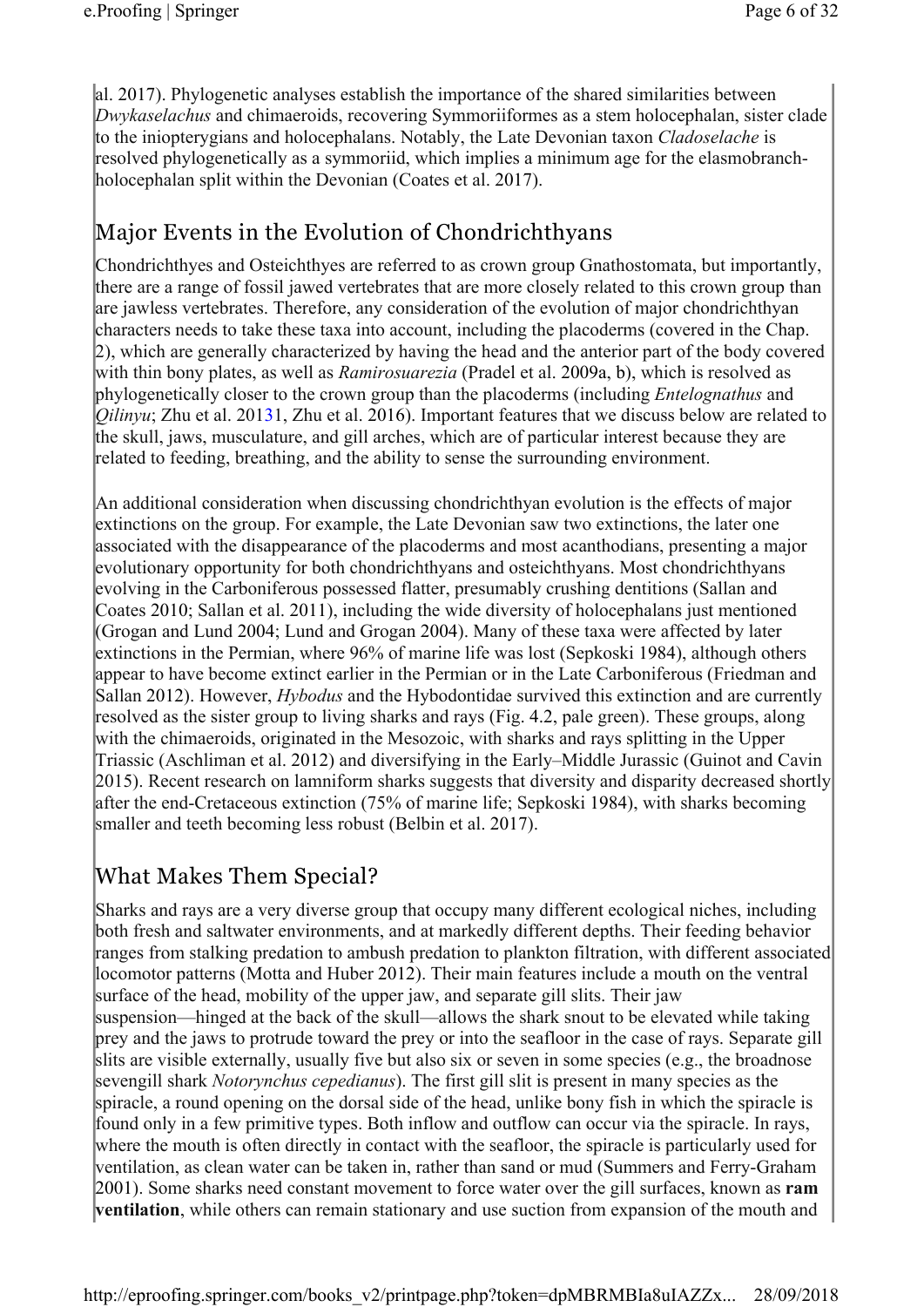pharynx to draw water in and over the gills. Feeding is similarly achieved by "ram" and "suction" methods in different groups of sharks (Wilga and Ferry 2016). Multiple rows of large sharp teeth are characteristic of large carnivorous sharks, but many other arrangements for biting, holding, and tearing smaller prey are found. Whale and basking sharks have large numbers of tiny teeth and depend on filtering plankton at the internal openings of the gills. Rays typically have hard tooth plates for crushing crustaceans and mollusks, although manta rays are **filter feeders**. Megamouth sharks, a very large deepwater filter feeder only discovered in 1976 (*Megachasma pelagios*), has bioluminescent tissue within the mouth to attract prey.

The holocephalans are unusual compared to the sharks and rays but share with them, for example, a superficially mineralized cartilaginous skeleton and claspers. Holocephalans are typically deepwater dwellers that feed along the bottom of the ocean. They have hard, mineralized tooth plates for crushing hard-bodied prey (Huber et al. 2008; Boisvert et al. 2015). The upper jaw (palatoquadrate) suspension involves fusion to the base of the skull (**holostylic** jaw suspension); however as noted above, some Iniopterygia are non-holostylic, as are the symmoriiforms (*Cladoselache*, *Akmonistion*, and *Cobelodus*; Coates and Sequeira 2001; Maisey 2007), unlike the upper jaw attachment at two points on the cranium (amphistylic suspension) of primitive chondrichthyans or the single-point suspension of modern sharks and rays (**hyostylic**). Other key holocephalan features include an **operculum**, a flap-like covering over the external gill openings, similar to that present (but nonhomologous) in bony fish but absent in sharks, rays, and Symmoriiformes, gill arches positioned under the cranium, and a cranial clasper, which is a hooklike structure on top of the head of males of certain holocephalan taxa (but absent in Symmoriiformes) that is used to grip the pectoral fins of females during copulation, an adaptation for internal fertilization. Also, holocephalans generally lack scales, although sensory canals are lined with small, calcified rings, and embryos of taxa like *Callorhinchus milii* have rows of scales on the head that are lost during development (CB pers. obs.).

#### The Chondrichthyan Cranium

All craniates—animals with brains—have a cartilaginous braincase or **chondrocranium** during development, surrounding the brain (often open dorsally) and incorporating the cartilaginous supports or capsules of the eyes, inner ears, and nasal structures. In animals with bones, the osteichthyans, the chondrocranium becomes replaced by bone and covered by the bones of the outer skull. The persisting cartilaginous skull of chondrichthyans was, until quite recently, thought to be a primitive state. However, stem gnathostomes such as the placoderms had comparable outer bony plates, if not all of the chondrocranium ossified, so an entirely cartilaginous braincase is derived (Brazeau 2008). New fossils of early osteichthyans and chondrichthyans are emerging, and details of their cranial structure are used to understand the evolution of early gnathostomes.

#### Chondrichthyan Jaws and Jaw Suspension

As noted above, chondrichthyans are characterized by a range of types of jaw suspension, involving the attachment of the upper jaw (palatoquadrate) to the braincase or cranium (Maisey 1980, 2008) and the degree of support provided by the hyoid arch just posterior to the jaws, which includes the **hyomandibula** dorsally and the **ceratohyal** ventrally (Fig. 4.3). Although the hyomandibula provides support to the jaws, the ceratohyal forms an important part of the gill arch basket, relevant to suction feeding and how aerated water is drawn into the mouth and over the gills (suction versus ram). In sharks, the **palatoquadrate** can attach at a variety of points anteroposteriorly along the cranium (Maisey 1980: Figure 1; Wilga 2005: Figure 1), for example, on the postorbital process, and also more anteriorly, near the nasal capsules (ethmoid region). Several shark taxa also have a prominent orbital process of the palatoquadrate, including the Squalomorphii ("orbitostylic sharks," Maisey 1980: Figure 4). These attachments can be at articular surfaces or ligamentous (Wilga 2005). The hyomandibular plays a role in jaw suspension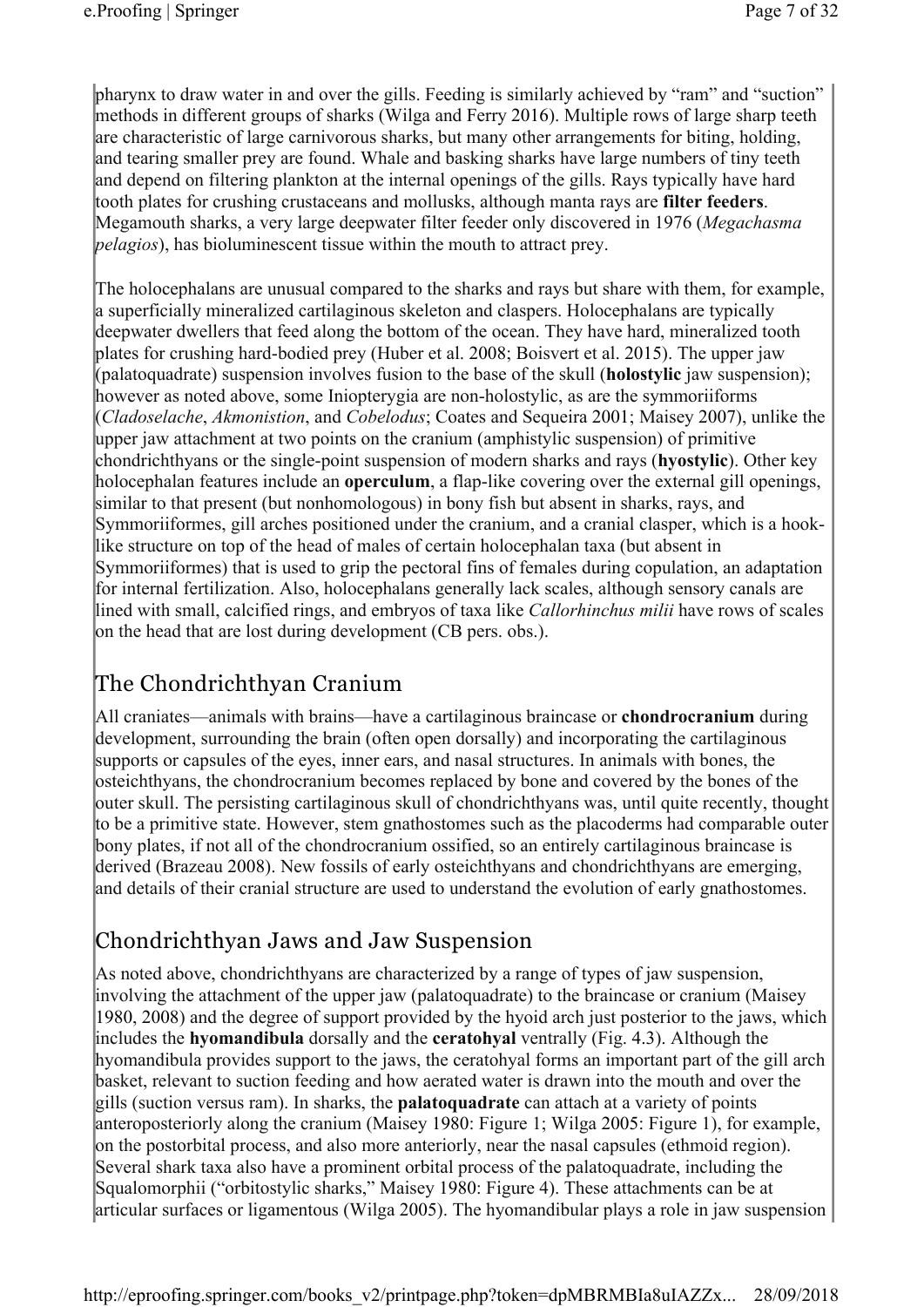and is relatively large, articulating to the otic region of the braincase (Maisey 1980). In skates and rays (Batoidea), palatoquadrate articulations are absent, with jaw support provided only by the hyomandibular. The batoid palatoquadrates are also shorter and do not extend anteriorly to the ethmoid region of the braincase. Among sharks, this is also the case in the galeomorphs and squalomorphs apart from *Chlamydoselachus* and hexanchoids (Lane and Maisey 2012).

#### **Fig. 4.3**

Cranial and branchial anatomy of the school shark *Galeorhinus galeus*. (**a**) Cranial and branchial skeleton, schematic. Note the upper jaw (palatoquadrate cartilage) attached to the cranium ("suspension") by the hyomandibula (second branchial arch); there is a loose sliding articulation at the orbital process (hyostylic jaw suspension). (**b**) Locations of cranial and branchial muscles (after Hughes and Ballantijn 1965; Mikoleit 2004)

With respect to stem chondrichthyans, jaws and jaw suspension are only known from *Acanthodes bronni* among the "acanthodians" (Miles 1973; Davis et al. 2012; Brazeau and de Winter 2015). Miles (1973) identified characters, including the position of the hyomandibula relative to the jugular vein that suggested a more osteichthyan-like condition. In previous phylogenetic analyses of the jawed vertebrates, the Acanthodii was resolved as a paraphyletic group, with *Acanthodes* resolved as more closely related to bony fishes, while other acanthodians were more closely related to the chondrichthyans (Brazeau 2009). Subsequent examination of the *Acanthodes* material demonstrated that the palatoquadrate articulated with the postorbital process, as in the stem chondrichthyans discussed below. The hyomandibula was thought to articulate on the otic region, another chondrichthyan character (Davis et al. 2012). Despite this, the analysis of Davis et al. (2012) resolved all acanthodians to the osteichthyan stem, contrary to Brazeau (2009). Later analyses, though, assigned acanthodians to the chondrichthyan stem, a largely stable result to this day (Zhu et al. 2013; Coates et al. 2017, 2018) (Fig. 4.2, purple and lilac). As well, Brazeau and de Winter (2015) confirmed that the hyomandibular position relative to the jugular groove was more similar to the chondrichthyan condition. Therefore, *Acanthodes* could act as a proxy for the acanthodian braincase, jaws, and jaw suspension and an outgroup condition for jaw suspension the rest of the chondrichthyan (non-acanthodian) lineage.

More phylogenetically derived stem group elasmobranchs and holocephalans generally have an elongate, cleaver-shaped palatoquadrate, including cladoselachians, *Cobelodus*, symmoriids, xenacanths, and ctenacanths, with the large flange located posterior to the orbit and articulating with the posterior margin of the postorbital process of the cranium (Maisey 1980; Lane and Maisey 2012). The jaw joint is posterior to the otic region of the braincase (Lane and Maisey 2012). An ethmoidal articulation is present, considered plesiomorphic for chondrichthyans along with the articulation to the postorbital process (Maisey 2008; Lane and Maisey 2012). Jaw musculature has been reconstructed in cladoselachians (Late Devonian; Maisey 1989) and *Cobelodus* (Maisey 2007).

The **Hybodontoidae** (Devonian to Miocene; Fig. 4.2, pale green) represent the sister group to extant sharks and rays, with their jaw suspension being recently reviewed by Lane and Maisey (2012). In many hybodont taxa, the palatoquadrate articulates anteriorly but not to the postorbital process, with a suspensory hyomandibular. Among extant sharks, this also characterizes the heterodontiforms, lamniforms (ligamentous), and the carcharhiniforms (articular facet; see also Wilga 2005).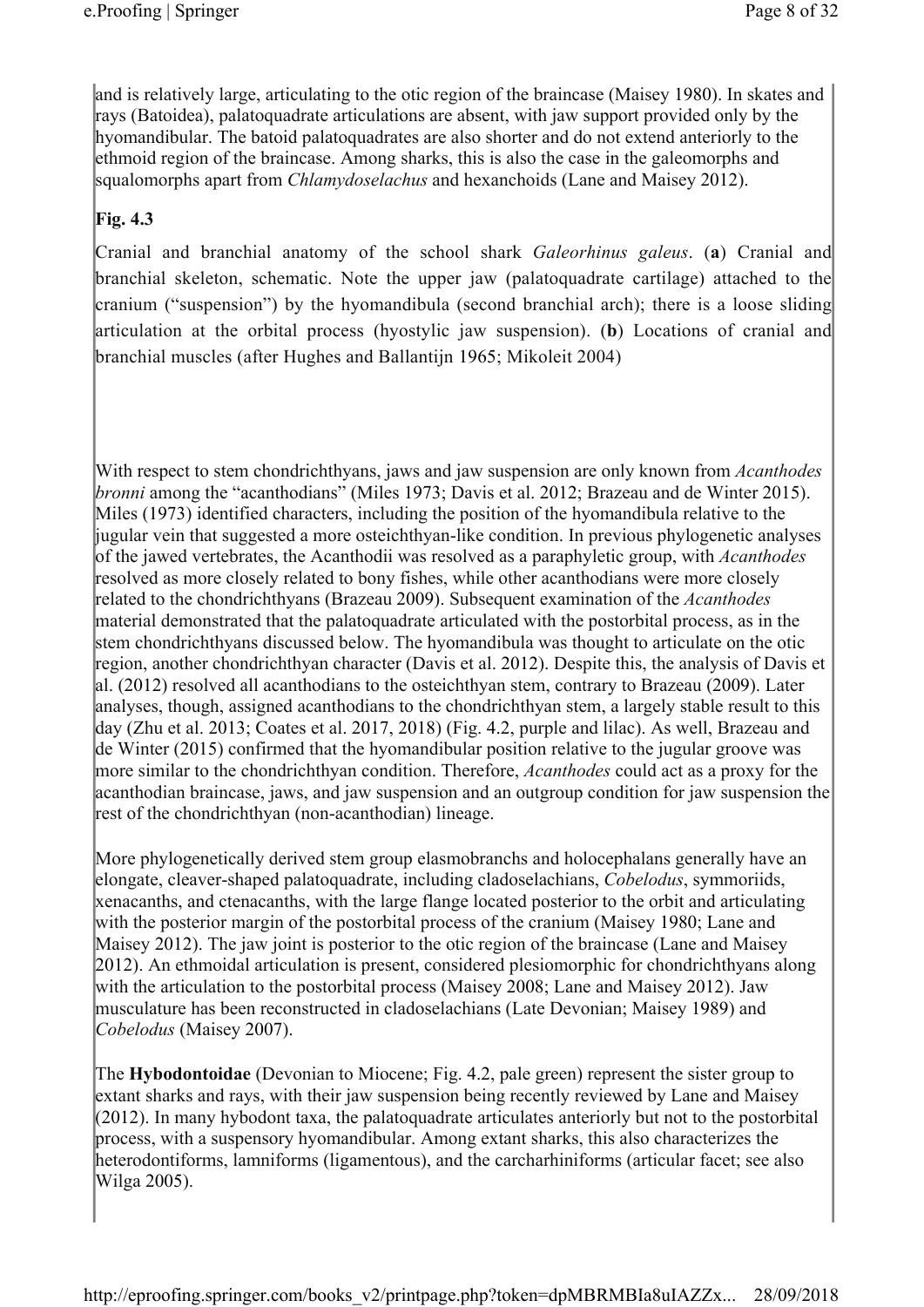## Chondrichthyan Dentitions

Chondrichthyan dentitions are enormously varied, with the flatter, pavement-like dentitions of the skates and rays (e.g., Underwood et al. 2015) and the crushing tooth plates of the chimaeroids (Patterson 1965; Didier 1995; Stahl 1999), along with the range of dentitions in the shark, from the very small teeth in the filter-feeding basking shark (*Cetorhinus*) to the functional row of cutting blade dentitions in taxa such as the cookiecutter shark (*Isistius*; Underwood et al. 2016) to taxa with different teeth within their dentitions, such as the Port Jackson shark *Heterodontus*. **AQ4**

One major feature of the chondrichthyan dentition is the ongoing **regeneration** and replacement of teeth, which develop along the base of the jaw in a structure known as the **dental lamina**, and the organization or patterning of teeth along the jaw. Recent research has provided considerable insight into the genetic network involved in the development of chondrichthyan teeth and dentitions, focused on the catshark *Scyliorhinus* (Fraser et al. 2009, 2010; Smith et al. 2009; Debiais-Thibaud et al. 2011; Fraser and Smith 2011), and links to the external dermal denticles (Fraser et al. 2010). Most recently, focus has been on shark tooth regeneration and replacement and the role played by stem cells (Rasch et al. 2016; Martin et al. 2016). The first teeth develop in more superficial epithelium along the jaw, known as the odontogenic band (Smith et al. 2009, 2016). Intriguingly, this band is associated with taste buds in the mouth, to form an odontogustatory band (Rasch et al. 2016). Several gene families are expressed within this band, including *Hh*, *Wnt/β-catenin*, *Bmp*, *Pitx2*, and *Fgf*, important in tooth development in bony fishes (Fraser et al. 2006, 2012), suggesting a very deep evolutionary history. These gene families are also important in all stages of tooth regeneration within the dental lamina.

As the epithelial cells of the odonto-gustatory band proliferate, the dental lamina begins to develop, with cells expressing *β-catenin*, *Pitx1*, and *Sox2* (Rasch et al. 2016). Stem cells are held within the dental lamina (successional lamina) but, also more superficially, within taste buds proximate to the oral epithelium (Rasch et al. 2016). The genes *β-catenin*, *Pitx1*, and *Lef1* are expressed in conjunction with regenerating teeth, but not *shh*, which is only involved in tooth initiation.

## Musculature

#### Muscles for Jaw Mechanics

Filter feeders aside, chondrichthyans use their jaws to bite, crush, or grasp their prey, with tooth shapes and sizes appropriate to these mechanisms. The jaws are developmentally separate to the rest of the skull, which houses the brain and sensory organs: the upper and lower jaws are developed from the first and second pharyngeal arches, a series of developmental structures that form jaws anteriorly and branchial arches posteriorly (origin of jaws covered in Chap. 2, but see also Chaps. 1 and 3). Branchial arches are skeletally supported arches that typically have openings between them, forming the gill slits. The jaws have an outer layer of mineralized (calcified) cartilage arranged in tiles over a non-mineralized core. This arrangement allows considerable force to be applied. In sharks and rays, two sets of muscles are used, one to protrude the upper jaw and the other to close the lower jaw against the upper (Fig. 4.4). Upper jaw protrusion by the **m. preorbitalis** (Fig. 4.4) is most obvious in large predatory sharks, which elevate the snout to allow the protruded jaw mechanism a more front-on approach to the prey. The jaw is closed by the **m. adductor mandibulae**, which can have several portions (see Ziermann et al. 2017).

**Fig. 4.4**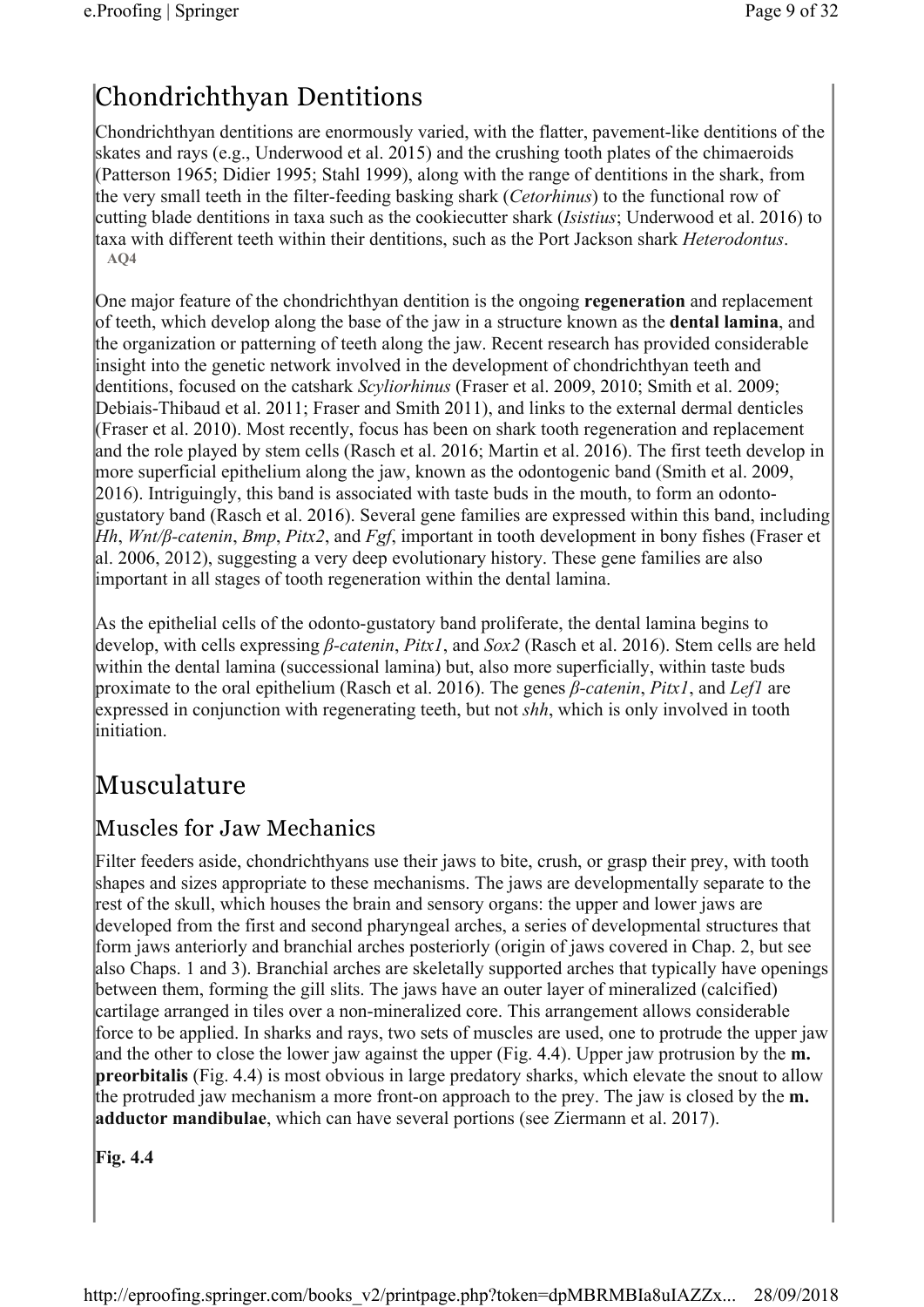External and muscular anatomy of the head of the school shark *Galeorhinus galeus.* (**a**, **b**) Lateral view; (**c**, **d**) ventral view. (**a**) External anatomy and (**b**) superficial dissection to show jaw muscles. (**c**) External anatomy and (**d**) superficial dissection to show jaw adductors (adductor mandibulae, preorbitalis) and depressor (coracomandibularis). Abbreviations: levator a.p., levator arcus palatini; adductor a.p., adductor arcus palatine

#### Modification of the Jaw Musculature in Suction Feeders

Rays have developed a very mobile jaw mechanism that can be hinged ventrally to the body to extend into the substrate (seafloor) to take prey by biting or suction. The arrangement of muscle fibers in the jaw-closing muscle is effective at maximizing force or speed of closure, varying among different feeding patterns in diverse sharks. In fact, the jaw-closing muscles of sharks are mechanically more effective than those of mammals, which evolved many millions of years later.

#### Jaw Musculature in Prey Crushers

Holocephalans have the upper jaw fused along the base of the skull and cannot protrude the upper jaw; these fish have a complex pattern of muscles in the snout including the **m. levator anguli oris**, **m. labialis,** and **m. prelabialis** which are labial muscles, in addition to the **m. preorbitalis** found in elasmobranchs. Holocephalan snout muscles have been attempted to be homologized to the labial muscles of cyclostomes and the m. preorbitalis of elasmobranchs (Ziermann et al. 2014), but as seen in the previous chapter (Chap. 2), the labial muscles of cyclostomes are unlikely to be homologous to those of chondrichthyans. Homologizing all the labial muscles of holocephalans to only the m. preorbitalis of elasmobranchs may be an oversimplification as the complex labial musculature of holocephalans appears unrelated to jaw mechanics and probably is related to movements of the sensory apparatus concentrated in the snout.

#### Musculature Used for Breathing, and Spiracular Breathing ers

The other important muscle function in the head is that of expansion and contraction of the pharynx and gill chambers, for the mechanics of ventilation and suction feeding. Some sharks are "obligate ram ventilators**"** and need to be moving all the time to have a flow of water over the gills, and other slow-moving or largely stationary species use **suction ventilation** entirely, but most chondrichthyans use a combination of ram and suction ventilation (Brainerd and Ferry-Graham 2006). To generate suction, the gill chamber (pharynx) and to a lesser extent the mouth cavity need to expand rapidly. This is accomplished by the hinged nature of the branchial skeleton, which allows changes in volume of the enclosed chamber as the hinges are operated by muscles that mainly pull the floor of the mouth and pharynx downward (Wilga and Ferry 2016). These muscles originate from the pectoral (shoulder) girdle and are the **coracomandibularis** that inserts onto the mandible and the **coracobranchialis** that inserts onto the branchial arches (Fig.  $|4.3)$ .

Lateral expansion is also possible in some species, depending on the orientation of the hinges, and is assisted by sheets of muscle that surround the gill chambers. Externally there is a valve mechanism to allow an effective pump with negative pressure being generated within the gill chambers and mouth—in sharks and rays, there are soft tissue valves over each of the separate gill slits, preventing water from entering but allowing escape during the compression part of the pump cycle. In holocephalans, the gill slits are covered externally by the operculum, and these fishes are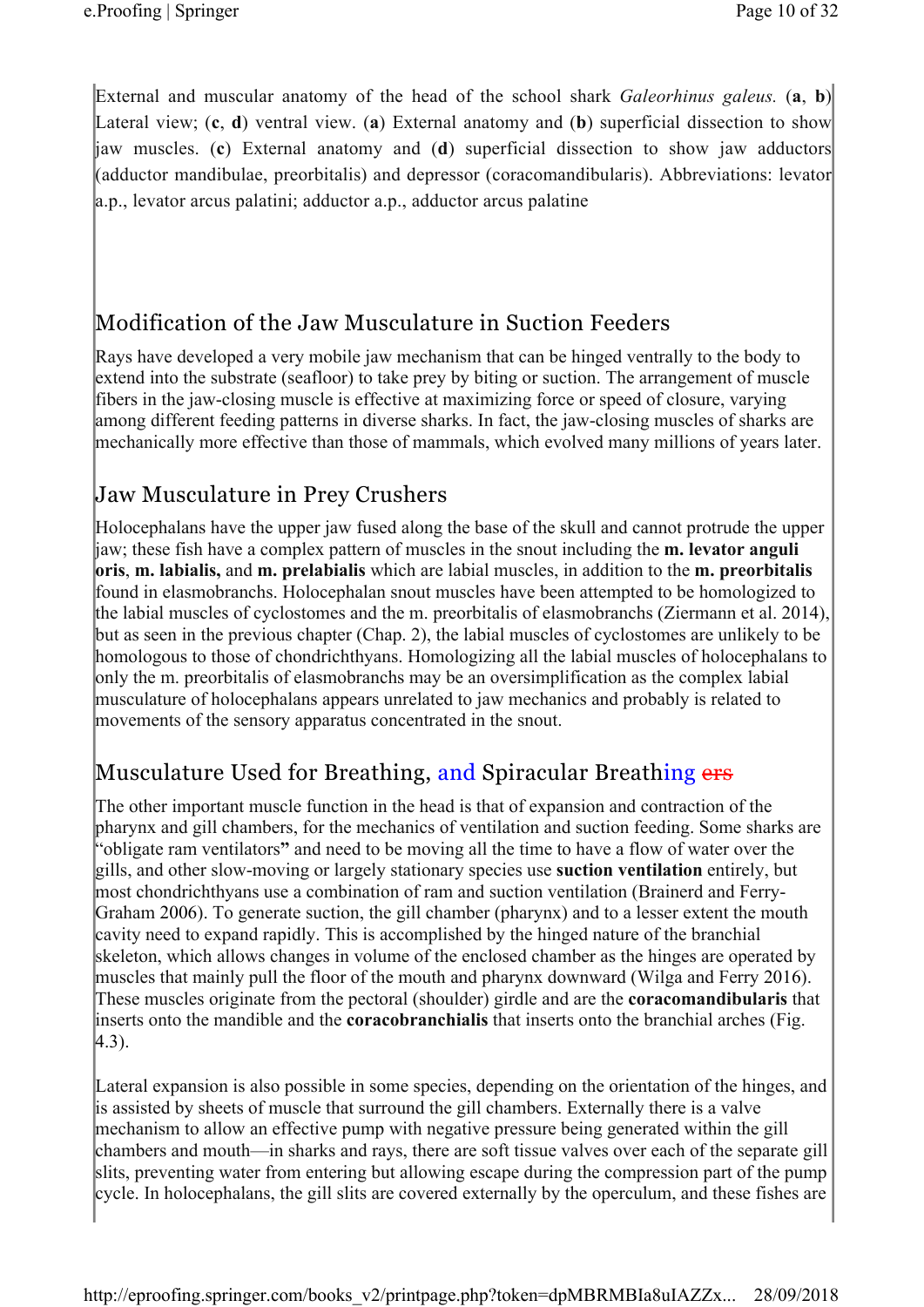similar to bony fishes, lungfish, and coelacanths in this respect. The operculum forms a flap valve over all the external gill openings and appears to assist suction ventilation and feeding in the way that the individual gill slits do in sharks, although the evidence in holocephalans is uncertain.

# Gill Arch Evolution

As noted above, chondrichthyans have 5–7 gill arches posterior to the hyoid arch. Each jointed arch is formed from a number of dorsal (**pharyngo**- and **epibranchials**) and more ventral arch elements (**hypo**- and **ceratobranchials**) that articulate with a ventral midline series of **basibranchials**, forming a highly flexible unit with associated musculature (Miyake et al. 1992; Mallatt 1997; Wilga et al. 2001) to not only bring food into the oral cavity but aerated water as well. The arrangement of these arches has been reviewed by Nelson (1969), including denticles on the oropharyngeal arch surface. The general structure of the gill arches is conserved through jawed fishes, including the acanthodians (Miles 1964) and more phylogenetically basal placoderms (Carr et al. 2009; Stensiö 1963), recently reviewed by Pradel et al. (2014: Figure 3). There are differences in the number and arrangement of these arches; for example, in chondrichthyans, the pharyngo- and hypobranchials are directed posteriorly (but anteriorly in chimaeroids), while in osteichthyans these are oriented anteriorly. In keeping with previous ideas that chondrichthyan morphologies represented the primitive condition for jawed vertebrates, it was thought that the chondrichthyan arrangement of the arches, often described as a "∑," was primitive (Pradel et al. 2014). Although the ventral gill arches are known in placoderms, a full complement of gill arches is unknown for comparison to crown group gnathostomes (e.g., Carr et al. 2009; Brazeau et al.  $|2017\rangle$ .

Recently, a complete and associated series of gill arches was described in the symmoriiform *Ozarcus* (Pradel et al. 2014). These showed multiple similarities to the arches of bony fishes, rather than other chondrichthyans, including having two pharyngobranchials (infra, supra), with the infrapharyngobranchials and more ventral hypobranchials having an anterior orientation, rather than posterior. As well, the last three ceratobranchials articulated to the posteriormost basibranchial, while in chondrichthyans, only the last ceratobranchial articulates with this basibranchial. When *Ozarcus* was first described, the symmoriiforms were considered to be stem group chondrichthyans (Pradel et al. 2011), and therefore the gill arches, and their similarity to bony fishes, were highly relevant to the evolution of chondrichthyan arches. However, symmoriiforms, including *Ozarcus*, are most recently resolved as stem group holocephalans (Coates et al. 2017). Important in this regard are the stem group chondrichthyans *Doliodus* and *Gladbachus*. Although branchial arches are present in *Doliodus* (Fig. 4.2, red), hypo- and pharyngobranchials were not described (Miller et al. 1993). In *Gladbachus* (Fig. 4.2, lilac), the pharyngobranchials are oriented anteriorly, the bony fish condition (Coates et al. 2017). The retention of this state in the holocephalan stem in *Ozarcus* suggests that the posterior orientation of the pharyngobranchials was attained independently in crown group holocephalans and elasmobranchs.

## Chondrichthyan Brains and Senses

Among the chondrichthyans, sharks are legendary for their sensory abilities. For example, we have all heard that sharks can smell a single drop of blood in the ocean, and movies have often exaggerated the sensory abilities of sharks. This section is an overview of the **brains** and **senses** of sharks, batoids, and holocephalans, keeping in mind that sensory abilities, brain size, and organization differ greatly between species and are highly associated with a given species' ecological niche (Yopak et al. 2007). Overall, chondrichthyans have large brains relative to body size when compared with other vertebrates, and galeomorph sharks and myliobatiform rays have similar brain/body ratios to those found in mammals (Bauchot et al. 1976; Northcutt 1978; Yopak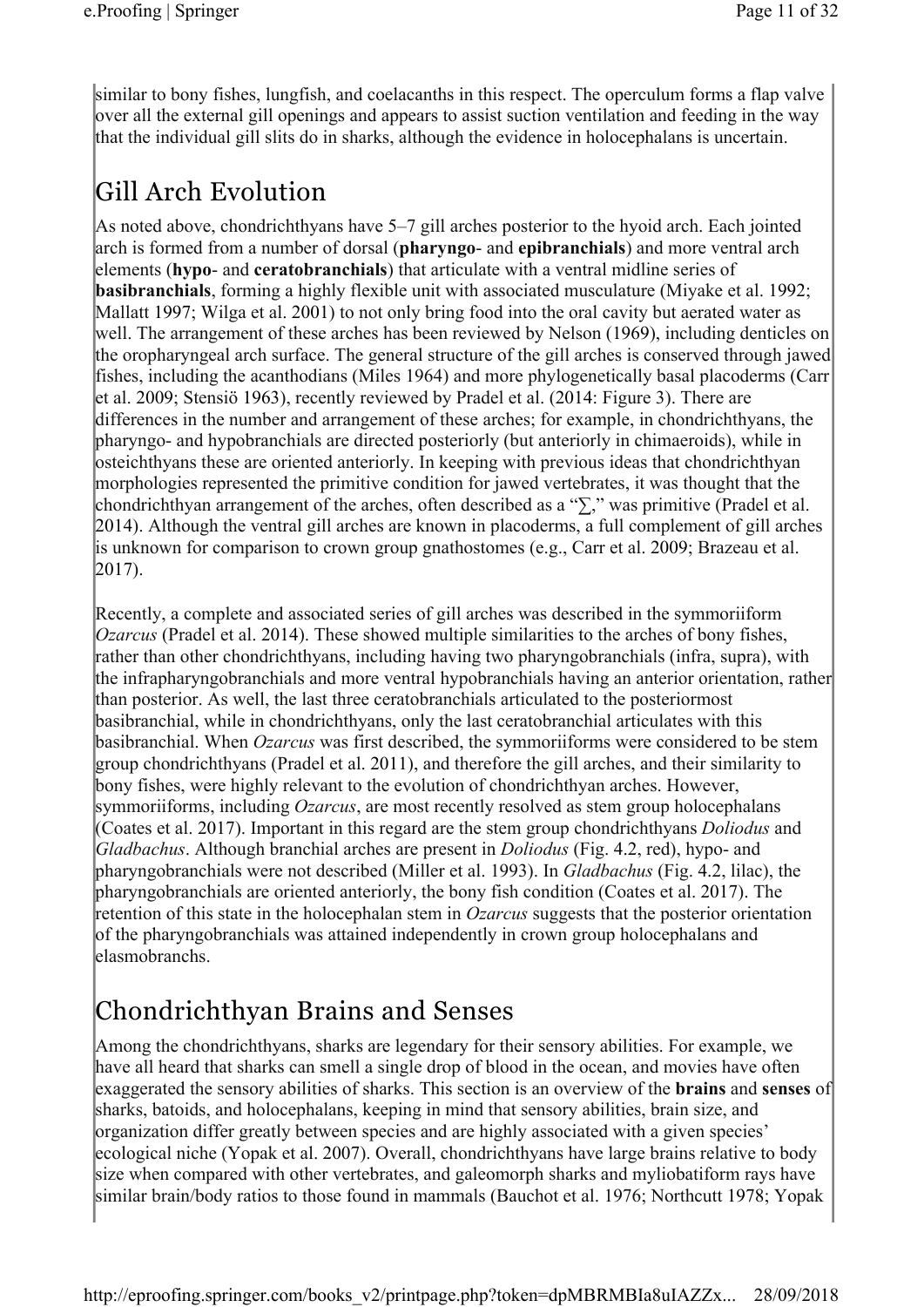et al. 2010). Phylogenetically more basal groups tend to have a smaller brain/body ratio, while brain size and cerebellar complexity (including foliation or folding) increase from phylogenetically more basal squalomorph sharks to more derived galeomorphs such as Carcharhinidae and Lamnidae (see phylogeny in Fig. 4.1; Yopak et al. 2007). Hammerhead sharks have the relatively largest brains, whereas whale sharks and the great white and gray nurse sharks have among the smallest brains relative to body size (Yopak et al. 2007; Yopak and Frank 2009). A similar pattern is found in batoids, with rajiforms, rhinopristiforms, and torpediniforms having smaller, less structurally complex brains than myliobatiforms (Northcutt 1978; Lisney et al. 2008). Among the rays, devil rays appear to have the largest and most complex brains (Lisney et al. 2008; Ari 2011; Yopak 2012). The brains of holocephalans are generally similar in size (and morphology) to those found in squalomorph sharks (Northcutt 1978; Yopak and Montgomery 2008). However, there is more to the brain than simply its size. Building on the pioneering work of Northcutt (1978), Yopak et al. (2007, 2009, 2010) and Lisney et al. (2008) have assessed chondrichthyan brains to evaluate the proportions of the different parts of the brain (Fig. 4.5) relative to each other and the degree to which the cerebellum is foliated. The five major brain areas are the forebrain, composed of the (1) **telencephalon** (Fig. 4.5b, pink), which as well as receiving primary **olfactory** input from the olfactory bulbs also receives multisensory input from the other modalities and is involved with multisensory processing and higher cognitive functions, and (2) the **diencephalon** (Fig. 4.5b, yellow), a multisensory relay center that acts as an interface between the brain and the endocrine systems and which plays an important role in homeostasis; (3) the midbrain or **mesencephalon** (Fig. 4.5c, blue), which is characterized by two prominent dorsal lobes, the optic tectum, which receives the majority of visual input from the retina (as well as input from other sensory modalities); and (4) the **hindbrain** (Fig. 4.5b, green), composed of the **medulla** and (5) the **cerebellum** (Fig. 4.5a). The medulla receives primary sensory input from the **octavolateralis** systems (acoustic, electroreceptive, and lateral line systems), while the cerebellum is a multimodal integration center that is important in muscle coordination and monitors the body's position in space. In some species, the cerebellum is **foliated**, which increases the surface area of the brain and is believed to increase cognitive ability as the cerebellum is involved in the integration of different stimuli (Walker and Homberger 1992; Demski and Northcutt 1996; Yopak 2012). Cerebellar foliation is phylogenetically relevant, with more basal elasmobranchs lacking foliation, holocephalans having a low **foliation index** while galeomorph sharks such as hammerheads and myliobatiform rays such as manta rays having high foliation indices (Yopak et al. 2007; Lisney et al. 2008) (see Fig. 4.1 for phylogeny). However, foliation is not entirely correlated with phylogeny and depends strongly on environment adaptability. Additionally, brain foliation often comes at the expense of brain size except in highly derived species such as the hammerhead.

#### **Fig. 4.5**

Dogfish brain drawing in (**a**) dorsal view, color-coded to show the major sensory areas. Red: olfactory. Blue: visual. Green: hearing. Purple: electroreception. Yellow: taste. Brown: lateral line/mechanoreceptor. Areas with several colors are multimodal centers that integrate inputs from several senses. (**b**) Ventral view showing four main areas of the brain. Pink: telencephalon. Yellow: diencephalon. Pale blue: mesencephalon. Pale green: hindbrain. Modified from House and Pansky (1960) by CB

**AQ5**

The species with the most foliated cerebellum are those that are migratory and which hunt very active agile prey. In terms of brain proportions, there are cerebrotypes (brain configuration types)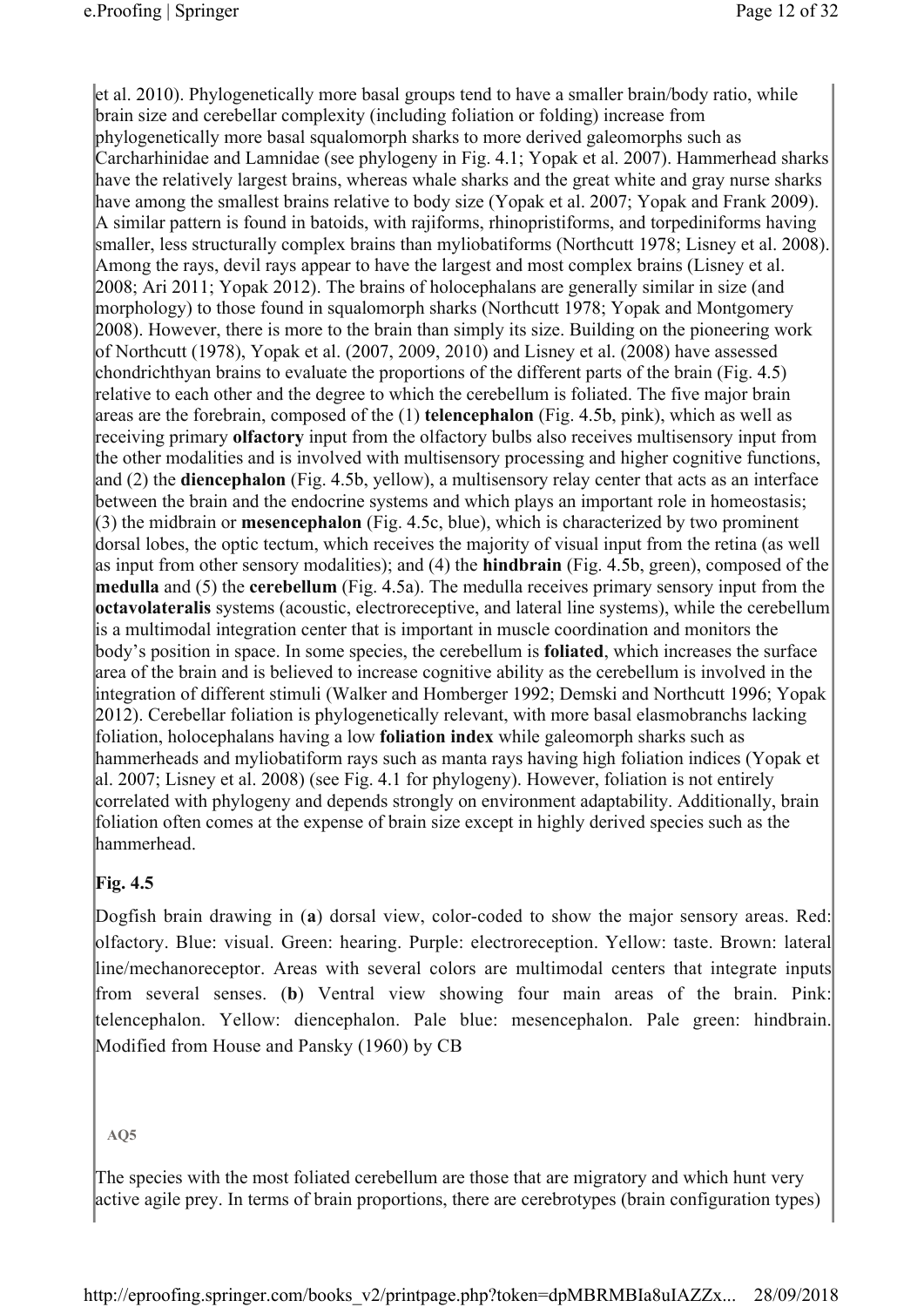where species living in similar environments cluster (Yopak et al. 2007; Lisney et al. 2008). Bottom or near-bottom dwelling (demersal benthic) chondrichthyans such as batoids have an average-sized telencephalon, cerebellum, and medulla, with an enlarged mesencephalon. In contrast, holocephalans have very large cerebellums and an enlarged medulla but are below average relative to body size (Yopak et al. 2007). This suggests that holocephalans rely on electroreceptive, acoustic, and lateral line systems heavily. Demersal benthic species also have enlarged eyes, which may show a greater reliance on vision in these habitats. Wobbegongs and blind sharks are reef-associated bottom dwelling (benthic) species that have a reduced mesencephalon but enlarged medulla, the brain area that houses the primary sensory nuclei for the octavolateralis senses.

Many deepwater chondrichthyans have relatively small brains and a well-developed mesencephalon and medulla (Yopak and Montgomery 2008). This potentially reflects the fact that many of these species prey on invertebrates, are slower moving, and inhabit an environment that is largely "two dimensional" (i.e., horizontal and above rather than above, below, and horizontal). In contrast, the largest brains are found in open water species associated with coastal and especially reef habitats. This might be due to the complexity of the reef environment, where animals have to learn the spatial organization of the habitat and its inhabitants (Bauchot et al. 1977; Northcutt 1978, 1979), as well as the complex social behaviors between conspecifics (members of the same species) and other species (Kotrschal et al. 1998), for example, when schooling. In the case of the thresher shark, brain size and morphology could be linked to its unique prey-capturing behavior using the extremely elongated upper tail fin lobe (Lisney and Collin 2006). Cerebellar foliation seems to be linked to locomotor abilities and sensory motor integration (New 2001) with slowmoving species using lateral undulation having less foliated brains and fast swimmers having more foliated cerebellum. Brain size is also correlated with the mode of reproduction, with viviparous species having the largest brain, but this could be a phylogenetic signal since the most derived species are all viviparous. Brain size and organization are therefore influenced by habitat, locomotion, and phylogeny, but having a more basic brain could make the animal more adaptable (Brabrand 1985; Lammens et al. 1987; Wagner 2002).

### Sense Organ Development

Chondrichthyans have six well-developed senses: **vision**, **smell (olfaction)**, **taste (gustation)**, **mechanoreception** (touch and vibration through the **lateral line system**), **hearing,** and **electroreception**. Given the variety of habitats these animals live in, there is also a great variability in these senses, but this section focuses on the generalities of how these develop and function in chondrichthyans.

One of the greatest evolutionary novelties of vertebrates are sense organs developing from **migratory neurogenic placodes** and **neural crest cells** (Lipovsek et al. 2017; see also Chap. 2). **Cranial placodes** are patches of thickened ectoderm in the embryonic head that give rise to paired organs involved in hearing, olfaction, and detecting vibrations (through the lateral line which runs across the head and onto the body), lenses of the eyes, as well as neurons connecting them to the brain (O'Neill et al. 2007). Taste buds are not placode derived, but the neurons connecting them to the brain are derived from cranial placodes (O'Neill et al. 2007). The organs of electroreception derive from the lateral line placodes (Baker et al. 2013), which are themselves derived from neural crest cells (Juarez et al. 2013).

All placodes share a common developmental origin. In the early neurula stage of the embryo (when the nervous system develops), the folding neural plate is horseshoe-shaped (see Fig. 2.2 in Chap. 2), and the anterior domain is called the preplacodal or pan-placodal domain (Baker and Bronner-Fraser 2001). This domain is defined molecularly by the expression of the homeodomain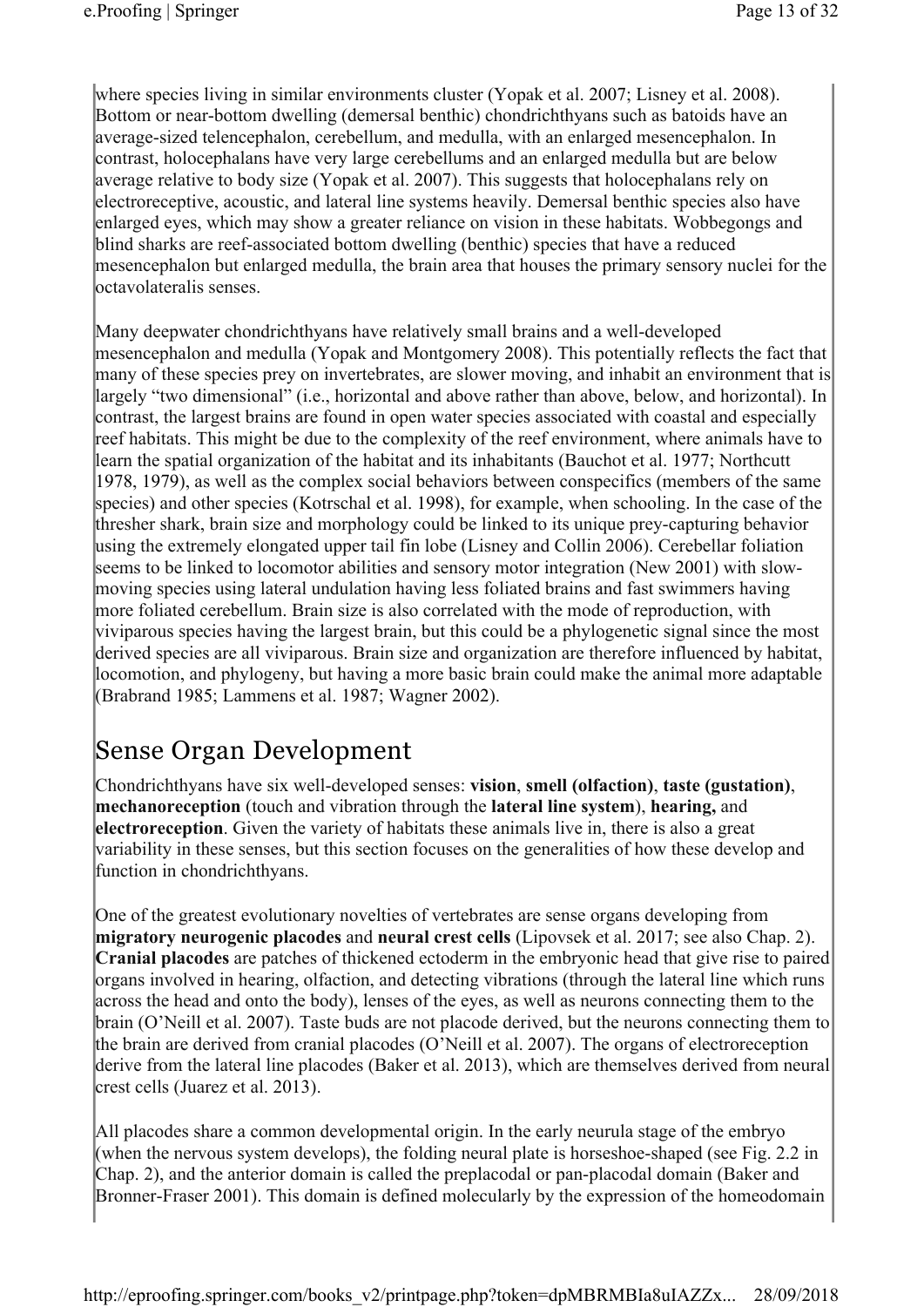transcription factors *Six1/2* and *Six4/5* which interact with the transcription cofactor *Eya1/2*. These genes are maintained in individual placodes, but different placodes are induced at different times during development by different tissues and molecules. The *Pax* (paired box) genes code for tissue-specific transcription factors and are upregulated later in cells fated to adopt different placodal fates (O'Neill et al. 2007): *Pax2* is expressed in the otic placode (hearing), *Pax3* in the ophthalmic placodes (vision), and *Pax6* in prospective lens and olfactory placodes (downregulated in olfactory placodes, Bhattacharyya et al. 2004). The **lateral line** and **electroreceptive ampullary organs** are linked developmentally by the expression of a novel chondrichthyan marker *Eya4*, and the lateral line ganglia initially express *Tbx3*. Overall, the expression of transcription factors underlying placode and cranial sensory ganglion development is highly conserved in all gnathostomes (O'Neill et al. 2007). The electrosensory ampullary organs are not unique to chondrichthyans, being present in larval lampreys, amphibians, and teleosts and are thought to be homologous in all non-teleosts (Baker et al. 2013), having re-evolved at least twice in teleosts.

### Smell/Olfaction

Chondrichthyans rely on **olfaction** to detect prey, predators, and signal conspecifics (other sharks of the same species; Yopak et al. 2015; Theiss et al. 2009) as well as for navigation (Nosal et al. 2016) (Fig. 4.5 in red for areas of the brain and Fig. 4.6b). As the olfactory system is not connected to the respiratory system in sharks, water needs to be pumped into the nasal sacs to detect chemicals. In elasmobranchs, each nostril is divided by a flap of skin to separate incurrent from excurrent water flow (Walker and Homberger 1992) whereas, in chimaeroids, there is one pair of external nostrils but two channels diverting the water to the mouth, providing the same incurrent-excurrent flow-through system (Howard et al. 2013). In most chondrichthyans, water is pumped into the nasal sacs, but the forward motion of some continually swimming species (e.g., hexanchid sharks) may contribute to this as well (Howard et al. 2013). In order to detect the direction of the scent, the nostrils need to be well separated (Kajiura et al. 2005), and this depends on the taxa involved, with some holocephalans having closely placed nostrils but those of the Rhinochimaeridae (Bigelow and Schroeder 1953) being highly separated. When a scent is stronger in one nostril than the other, the animal will turn in that direction, following the scent trail in a zigzag pattern.

#### **Fig. 4.6**

The sensory system of chondrichthyans. Colored ellipse and rectangles on the shark drawing indicate the location of sensory organs. (**a**) Vision represented by a generalized shark eye redrawn from Lisney et al. (2012); Green: cornea. Pale orange: aqueous humor. Pale blue: iris. Dark blue: pseudocampanule, an intraocular muscle. Red: suspensory ligament. Pink: scleral cartilage. Yellow: vitreous humor. Gray: lens. Purple: retina. Brown: choroid and tapetum lucidum. Black: optic nerve. Dark green: sclera. (**b**) Linear olfactory lamella of a great white shark. (**c**) Hearing represented by the inner ear labyrinth from *Chimaera monstrosa* in lateral view. Yellow: anterior semicircular canal. Brown: endolymphatic duct. Blue: horizontal semicircular canal. Purple: lagenar macula (situated within the lagena). Red: macula neglecta. Green: posterior semicircular canal. Pink: saccular macular (situated within the sacculus). Orange: utricular macular (situated within the utriculus); redrawn from Lisney (2010). (**d**) Electroreception showing the morphology of the ampullary electroreceptors in a skate redrawn from Baker et al. (2013). Purple: receptor cells. Pale blue: support cells. Aqua: conductive jelly. Orange: epidermal plug. Black: afferent nerves. (**e**) Generalized vertebrate taste bud showing light and dark sensory cells redrawn from Northcutt (2004). Yellow: light cells. Orange: dark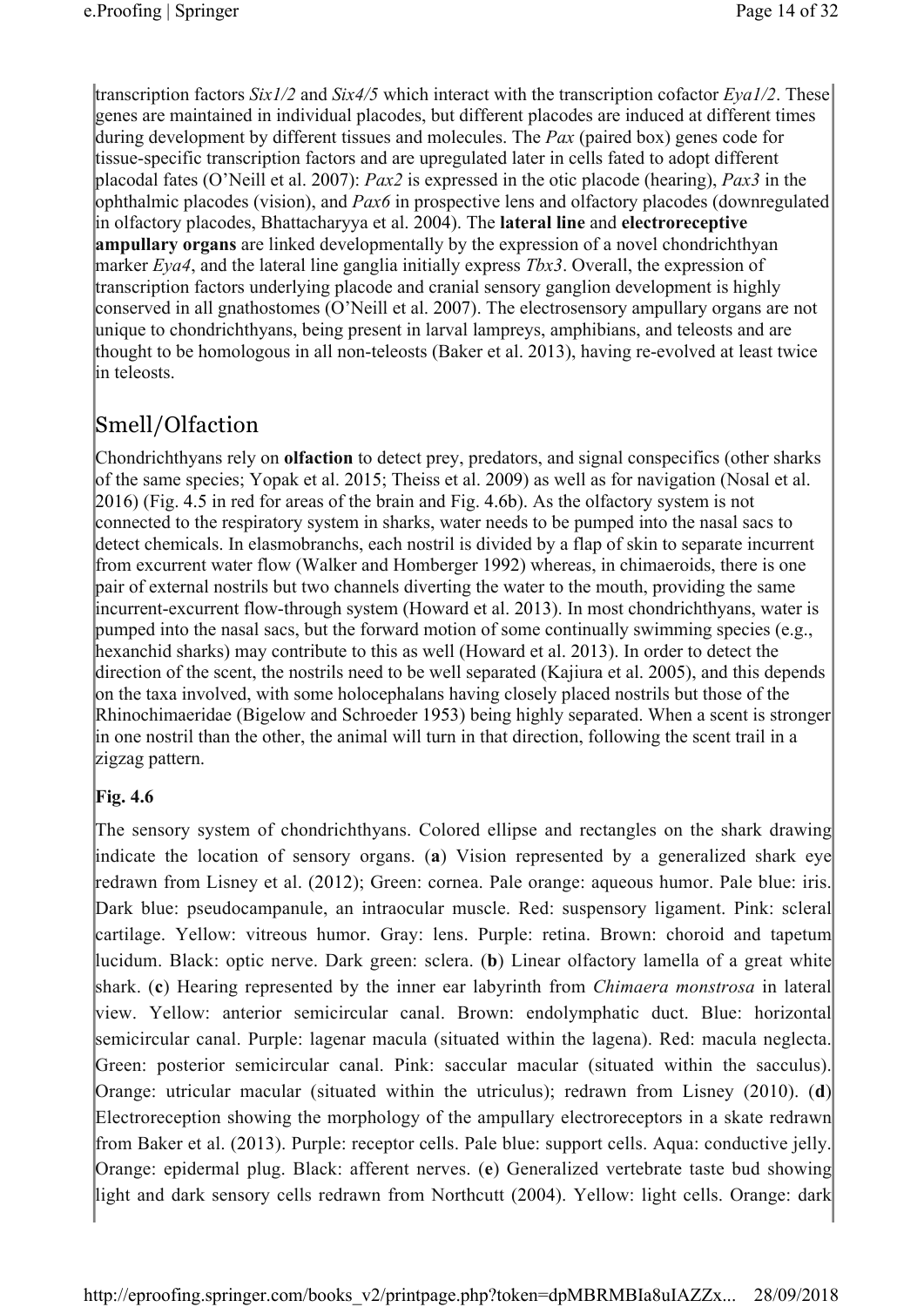cells. Purple: basal cells. Gray: basement membrane. Black: afferent nerves. (**f**) Lateral line system represented by a longitudinal section of the lateral canal in *Carcharhinus* redrawn from Tester and Kendall (1969). Purple: cupula. Green: neuromast zone. Yellow: fiber zone. Red: blood vessels. Black: nerves. Drawings by CB

Odors are detected by the **sensory epithelium** (Vogel 1994) located in sensory channels made from the secondary folds of opposing **lamellae**, in the olfactory lamellar arrays in the nasal sacs (Fig. 4.6b; Howard et al. 2013). The arrangement of the lamellae differs between holocephalans and elasmobranchs. In holocephalans, there are fewer lamellae (25–36) arranged in a radial fashion around an elliptical central port, whereas neoselachians have linear arrays that can accommodate up to 700 lamellae (Fig. 4.6b; Howard et al. 2013). The total area of olfactory lamellar area is sometimes used as a proxy for olfactory sensitivity (Kajiura et al. 2005; Holmes et al. 2011), and Theiss et al. (2009) suggest it is a better estimate of olfactory sensitivity than lamella number. Neoselachians, especially ambush predators like wobbegongs (Theiss et al. 2009), would have better olfactory sensitivity than holocephalans (Howard et al. 2013), but other features are also important in olfaction including the proportion of the lamellae surface actually covered in sensory receptors (Hara 1992), the geometrical array of the olfactory lamellae which allow for different numbers of lamellae (differ in different species, e.g., Meng and Yin 1981; Theisen et al. 1986), the width of the sensory channels (Levich 1962; Holmes et al. 2011), and the size of the olfactory bulb in the brain to process these stimuli (Yopak et al. 2015). The size of the olfactory bulb in chondrichthyans is tightly linked to their habitats rather than to phylogeny (Yopak et al. 2015). The largest olfactory bulbs occur in pelagic, coastal oceanic sharks such as the great white and tiger sharks, and this might be related to their reliance on olfaction for long distance migration and for the detection of food sources such as whale carcasses. Reef sharks of the same family (Carcharhinidae) as well as Hemiscylliidae and dasyatid batoids have the smallest olfactory bulbs of all species surveyed to date (Yopak et al. 2015). In the reef habitat, chondrichthyans rely on vision heavily. As for other senses, there is therefore a great variation of sensory abilities within the chondrichthyans.

### Taste/Gustation

**Taste buds** are present in the mouth and neck (pharynx) of chondrichthyans, but their position and density vary between species (beige in Figs. 4.5 and 4.6; Northcutt 2004). In batoids, they are interspersed with **denticles**, which might protect against abrasion and parasites, reduce hydrodynamic drag from ram ventilation, and improve grasp and holding of prey (Rangel et al. 2016). The presence of denticles, however, reduces the surface area available for taste buds, which suggests that this generalist feeder does not have great taste capability, similar to other batoids (Atkinson and Collin 2012). In the spiny dogfish, the taste buds are most numerous on the roof of the mouth (Gardiner et al. 2012), while in the bamboo shark, they occur throughout the oral and pharyngeal region (Atkinson et al. 2016); a palatal organ was recently described for the rabbit fish (*Chimaera monstrosa*), common in all holocephalans (Ferrrando et al. 2016). This palatal organ has a low density of taste buds, so the primary use might be for general mechanical sensitivity involved in food sorting rather than tasting (Ferrrando et al. 2016).

The **taste buds** are pear-shaped multicellular chemoreceptors with apical (mouth) and basal (lying on the basement membrane) ends, oriented at a right angle to its position in the mouth (Fig. 4.6e; Northcutt 2004). The apical surface is the receptor area which has sensory cells consisting of large or small receptor villi (hair). At the apical surface are the light, main sensory cells (Fig. 4.6e,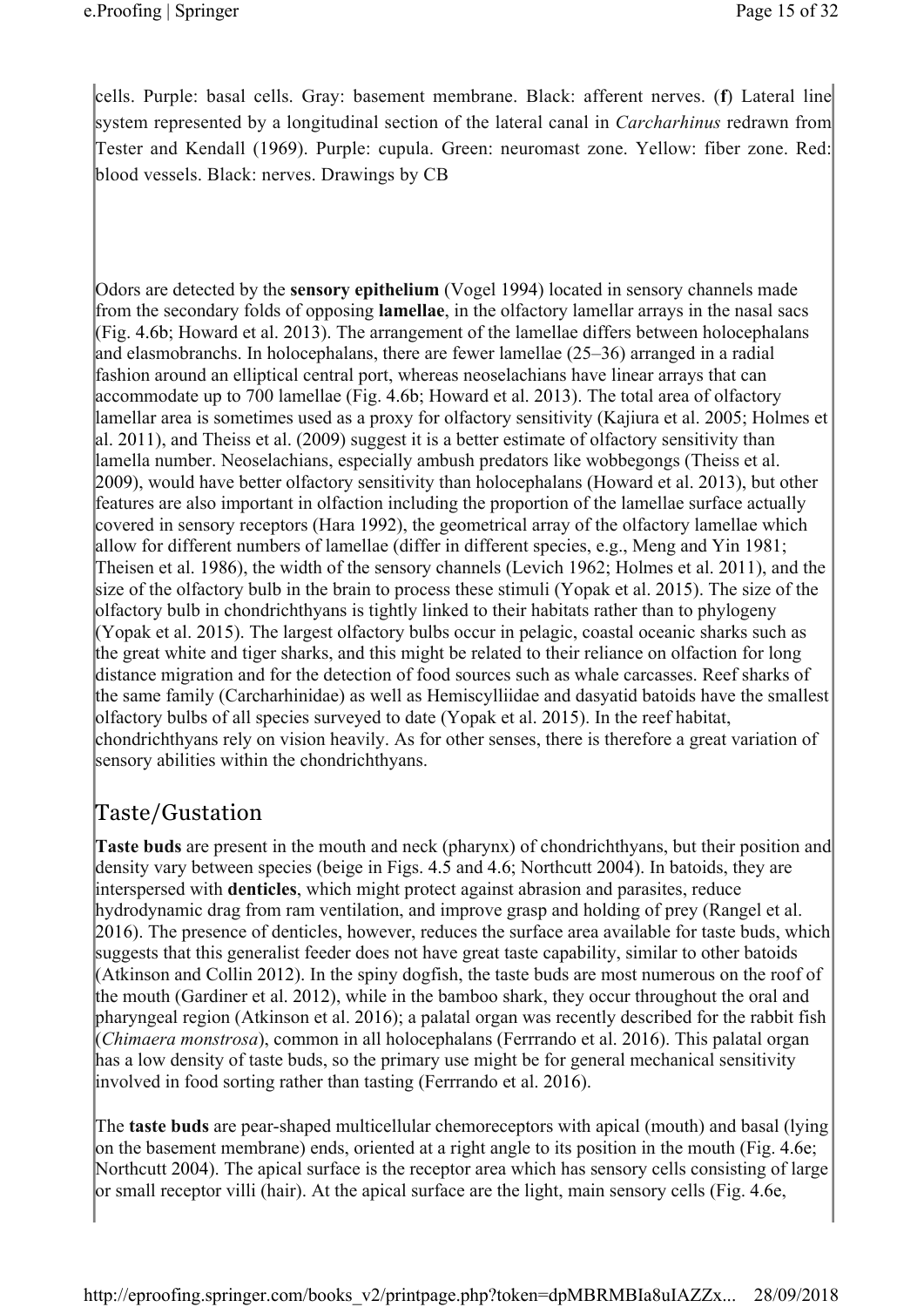yellow) and dark, secondary sensory cells (Fig. 4.6e, orange), which are responsible for collecting the taste input. They communicate to the basal cells (Fig. 4.6e, purple) that lie directly on the basement membrane and contain vesicles rich in serotonin communicating with the nerves to relay messages to the brain. Stem cells are also present in the basal membrane, presumably for regeneration of the taste buds (Martin et al. 2016). The taste buds are innervated by branches of facial, **glossopharyngeal,** and **vagal** nerves. Although taste receptors in chondrichthyans closely resemble those of other vertebrates (Gardiner et al. 2012), there is a lot of variation in the oral papillae morphology with more than one type occurring in one species (Rangel et al. 2016).

#### Vision

In most chondrichthyan species, vision plays a role in spatial orientation, navigation, communication, and predatory and social behavior (Figs. 4.5 and 4.6a, blue; Lisney et al. 2012). Eye size relative to body size is an indicator of the relative importance of vision and is linked to habitat type (shallow vs. deep water), activity level, and prey type (Gardiner et al. 2012). The sharks with the largest eyes are thresher sharks that make deep vertical migrations (DVM), diving down more than 600 m within 10 min, and deep-sea sharks. Bigger eyes might be needed to adapt rapidly to light differences during DVM and for increased light sensitivity in species living in deep-sea habitats but also breeding in shallow water environments like the holocephalan *Callorhinchus milii* (Lisney 2010). The smallest eye size is found in benthic (bottom dwelling) sharks and batoids from coastal habitats where the water is turbid (Lisney and Collin 2007) and in some deep-sea batoids such as *Benthobatis* sp*.* and *Typhlonarke* sp*.*, where the eyes are degenerate (Gruber 1977; Locket 1977).

The position of the eyes in elasmobranch depends on their habitats. Pelagic and benthopelagic species have laterally positioned eyes whereas benthic (bottom dwelling) batoids have dorsolateral eyes (Gardiner et al. 2012). There is only scarce data about the **visual field** of elasmobranchs, which is defined as the area seen without moving the eyes. It ranges from c. 104<sup>o</sup> to 196<sup>o</sup> in the vertical plane and 159° to 199° in the horizontal plane (Lisney et al. 2012) but is monocular in most species. There are areas of binocular overlap, but it varies from c. 7° to 48° in the horizontal plane and from 0° to 50° in the vertical plane and occurs at the expense of posterior blind areas (Lisney et al. 2012). The greatest anterior binocular overlap is in the hammerhead sharks and is was linked with the lateral head expansion in these species. To overcome anterior blind spots, hammerheads move their heads side to side more than other species (greater yaw) when swimming (McComb et al. 2009). Hammerheads aside, batoids with dorsolaterally placed eyes have greater areas of binocular overlap in the horizontal plane compared to sharks which have lateral eyes. However, the dynamic visual field can be extended to 360° when swimming and moving the eyes (Gardiner et al. 2012).

Sharks have at least an upper and lower eyelid with some sharks, like lemon sharks, having the **nictitating membrane**, acting as a third eyelid to protect the eye from abrasion during feeding. Great white sharks and whale sharks rotate their eyeball while feeding to protect them from abrasion (Gardiner et al. 2012).

As in other vertebrates, light enters through the **cornea** (Fig. 4.6a, pale green) and **pupil** and is focused onto the **retina** (at the back of the eye, purple) by the **lens** (gray), which can be moved by the **intraocular muscles** such as the **pseudocampanule** (**protractor lentis**) (dark blue). The shape of the pupil varies according to habitat and behavior. It can be round as in deep-sea sharks, crescent-shaped in many skates and rays to camouflage the eye from predators and reduce the effects of spherical aberration (Lisney et al. 2012), or a slit in active predators like lemon sharks as it is the most mechanically efficient way to close down the pupil to a pinhole and allows the sharks to be active both during the day and night (Gardiner et al. 2012). The degree with which the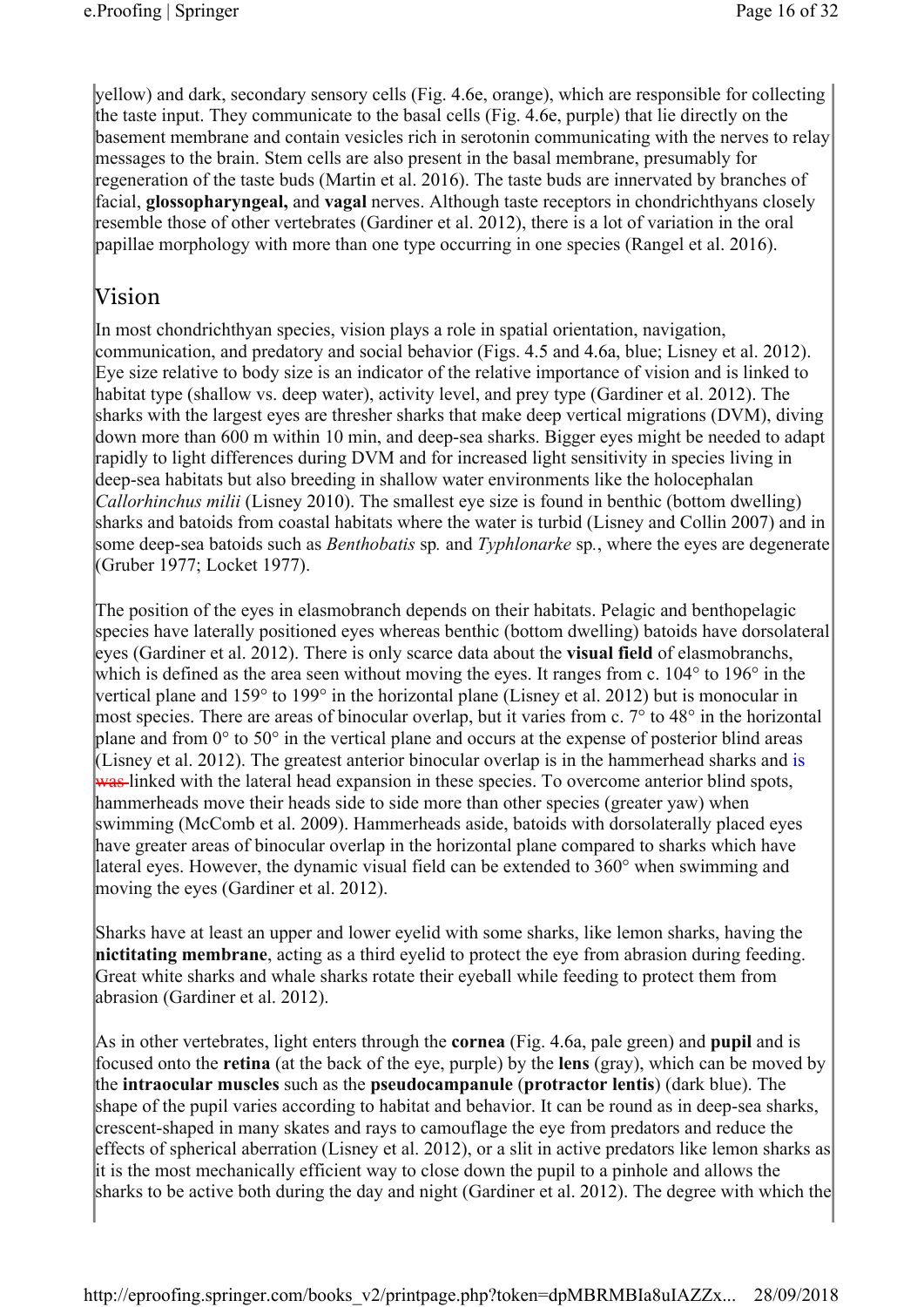pupil can be closed depends on light levels and activity pattern. It is almost immobile in low-light habitats and can constrict rapidly in sharks active both during night and day (Lisney et al. 2012).

### Color Vision in Sharks?

There are visual and non-visual pigments in the eyes of chondrichthyans. The non-visual pigments are present in the **cornea** (Fig. 4.6a, pale green), **aqueous** (pale orange) and **vitreous humors** (yellow), and the **lens** (gray) to filter out wavelengths such as damaging UV light and to remove light prone to scatter. It is present mostly in surface dwellers. Additionally, chondrichthyans have a structure composed of mirror-like crystals (the **tapetum lucidum**) in the **choroid** (brown) behind the **retina** (purple). The tapetum lucidum is responsible for the eye shine in many vertebrates and is an adaptation for low-light conditions. It acts by reflecting light back to the photoreceptors layer of the retina and gives photons a second opportunity to excite the photoreceptors, hence increasing visual sensitivity (Ollivier et al. 2004). It is found in all chondrichthyan species (Lisney et al. 2012) and has different spectral properties depending on the width and spacing of the guanine crystals it contains, reflecting bluer light in deep-sea species and green blue in coastal species.

Visual pigments are located in photoreceptor cells classified according to their morphology and light sensitivity. **Rods** are highly sensitive to light but have low visual acuity (used in low-light conditions), and **cones** are used for bright light and color vision and are responsible for higher visual acuity (Lisney et al. 2012). The great majority of chondrichthyans have retinas containing both cones and rods, and the proportion of cones to rods in some species is relatively high. Species living in low-light conditions like deep-sea rays and the Port Jackson shark (living in turbid shallow water) have all-rod retinas indicating that they are possibly color blind (Bozzano et al. 2001; Bozzano 2004; Lisney et al. 2012). The presence of both cones and rods is not the only indicator of color vision, as at least two types of cones are required for color differentiation (Gardiner et al. 2012). The cones become specialized with visual pigments sensitive to specific wavelengths and intensity of light. Each visual pigment is composed of an **opsin** protein and a **chromophore,** and it is the properties of the chromophore that define the spectral sensitivity of the pigment as a whole. In vertebrates, there is only one class of medium-wavelength-sensitive pigments on rod photoreceptors for low-light vision, whereas there are four classes of pigments on cones with sensitivities ranging from long wavelength (λmax c. 500–575 nm) to UV and violet wavelength (λmax 355–445 nm) (Hunt et al. 2009). Deepwater species have photoreceptors shifted toward shorter wavelengths (blue) as ocean water becomes blue and monochromatic at depth, and these photoreceptors are better at detecting bioluminescence, the only source of light below 1000 m (Lisney et al. 2012). Sharks (selachians) appear to only have one cone type (Hart et al. 2011), so it is likely that sharks do not have **color vision**. In contrast, there is evidence that at least one deep-sea holocephalan *Callorhinchus milii* (Davies et al. 2009, 2012) and a number of species of rays (Hart et al. 2004; Theiss et al. 2007) do have multiple cone types suggesting that they have color vision. To date, very few behavioral experiments exist to demonstrate color detection when brightness is controlled as a factor. It has been found that the giant shovelnose ray could discriminate colors (Van-Eyk et al. 2011), but Schluessel et al. (2014) found that the bamboo shark was color blind but could distinguish different intensities very well. More behavioral experiments would be needed, but as many sharks are hard to keep in captivity or difficult to observe in the wild, most of the known data about color vision in elasmobranch is derived from anatomical observations (Lisney et al. 2012).

#### Hearing and Mechanosenses

Chondrichthyans are not known for making any sound (Gardiner et al. 2012) but can detect both sound through the **inner ear** (Fig. 4.6c) and vibrations through the **lateral line system** (Fig. 4.6f). Both senses are part of the **acousticolateralis system** which plays an important role in prey,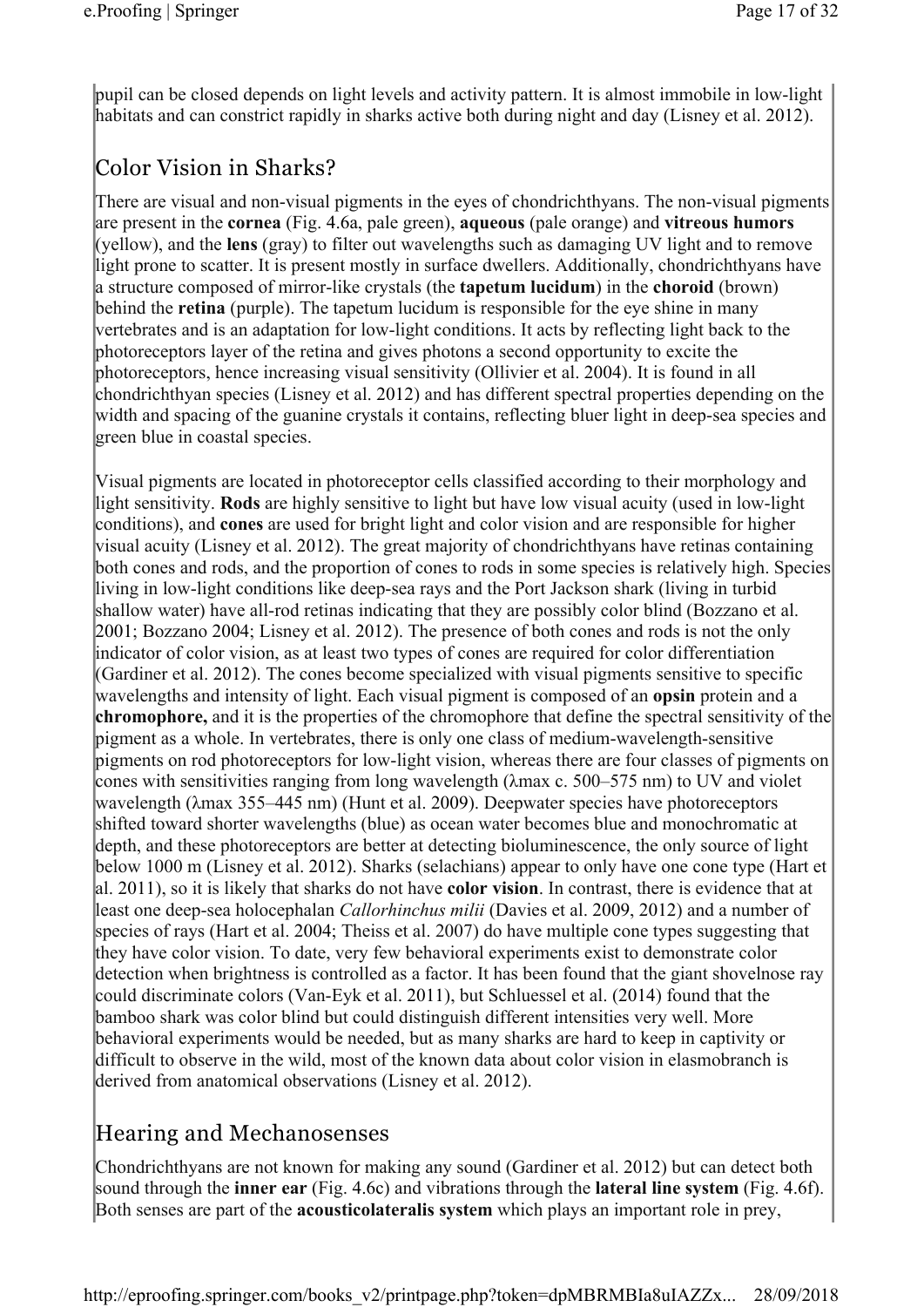predator, and conspecific detection as well as in orientation in relation to currents and hydrodynamic imaging (Lisney 2010). Chondrichthyan external ears consist of two small openings behind the eyes; they lack accessory organs like a swim bladder and a body connection between the swim bladder and the inner ear. They detect sound using the inner ear which is similar in structure to that of bony fishes (Lisney 2010). The inner ear consists of a **labyrinth** made up of several canals and sacs filled with a liquid (the **endolymph**). The three major canals are the anterior (ASC; Fig. 4.6c, yellow), posterior (PSC, green), and horizontal (HSC, blue) **semicircular canals** that are oriented in different planes and are responsible for detecting turning motion but are not involved in detecting sound. The three sac-like structures at the base of the labyrinth are the **lagena** (LM, Fig. 4.6c, purple), **sacculus** (SM, pink), and **utriculus** (UM, orange), which are involved in both balance and hearing (Lisney 2010). These structures contain **hair cells** called **maculae** which are associated with the eighth cranial (auditory) nerve (Fig. 4.5) and whose sensory hairs are covered by mineralized ear bones (**otoconia**) similar to bony fishes' otoliths (Lisney 2010). When sound enters the inner ear and hits the otoconia, the amplitude of the sound wave changes because of the different density of the otoconia relative to the water. This causes the hair cells to move, which is then transmitted as a nerve impulse to the auditory nerve. As well, chondrichthyans have an additional macula (area of neuromast-based sensory epithelium) called the **macula neglecta** (MN, Fig. 4.6c red). It is not covered by otoconial mass but is associated with the posterior semicircular canal (green) and is important for sound detection at least in elasmobranchs (Lowenstein and Roberts 1951; Fay et al. 1974; Corwin 1989). Freeswimming, piscivorous elasmobranchs tend to have a larger sacculus and posterior semicircular canal duct and a more complex, larger macula neglecta than bottom-dwelling, non-piscivorous species which suggests that the former have better hearing than the latter (Myrberg 2001). In chimaerids (the only holocephalans studied), there is a connection between the anterior and posterior semicircular canals which is lacking in elasmobranchs, and the saccular and utricular regions are not separated. This might represent specializations for sound detection, but the functional significance of these morphological differences is still unclear (Lisney 2010). Only a handful of elasmobranch species were tested for hearing, but their behavior and audiograms show that they can be attracted and detect low-frequency sounds (Myrberg 2001). In addition, lemon sharks can localize the source of a sound to around 10° (Nelson 1967), and blacktip sharks have been shown to be able to detect changes in barometric pressure as low as 5 mb to avoid storms. This is because the vestibular hair cells of their inner ear respond to changes in hydrostatic pressure (Heupel et al. 2003).

The second component of the acousticolateralis system is the **lateral line system** (Fig. 4.6f) which is a system of canals and superficial receptors around the snout and midline of all chondrichthyans involved in sensing water current, pressure waves, and, to a certain extent, sound (Gardiner et al. 2012). The functional units in the lateral line are the **neuromasts** (Fig. 4.6f, green), which are clusters of ciliated sensory cells as well as support cells encapsulated into a jelly-like sheath called the **cupula** (purple) which can be stimulated by water movement or pressure (Lisney 2010). They work in a similar way to the inner ear cells where water movement over the cupula and the sensory hairs transforms mechanical energy into a neuronal impulse transmitted to the **medulla** in the brain (Fig. 4.5a) (Maruska 2001). There are several types of mechanosensory lateral line organs: the superficial neuromasts (pit organs) which are located on the skin surface either in grooves or between modified scales to protect them from forward-swimming motion; canal neuromasts which are either connected to the outside environment by pores (pored) or isolated from it (non-pored) or located in a system of open grooves in chimaerids; spiracular organs which are stimulated by flexion of the cranial-hyomandibular joint and are situated in the diverticula of the first visceral pouch; and the **vesicles of Savi** which are present in some groups of rays and consist of neuromasts enclosed in subepidermal pouches (Maruska 2001). The distance range and sensitivity of the lateral line system are determined by the distribution and morphology of these mechanoreceptors. The large concentration of non-pored canals around the nose and mouth may function as specialized tactile receptors stimulated by prey contact and aid in feeding, and in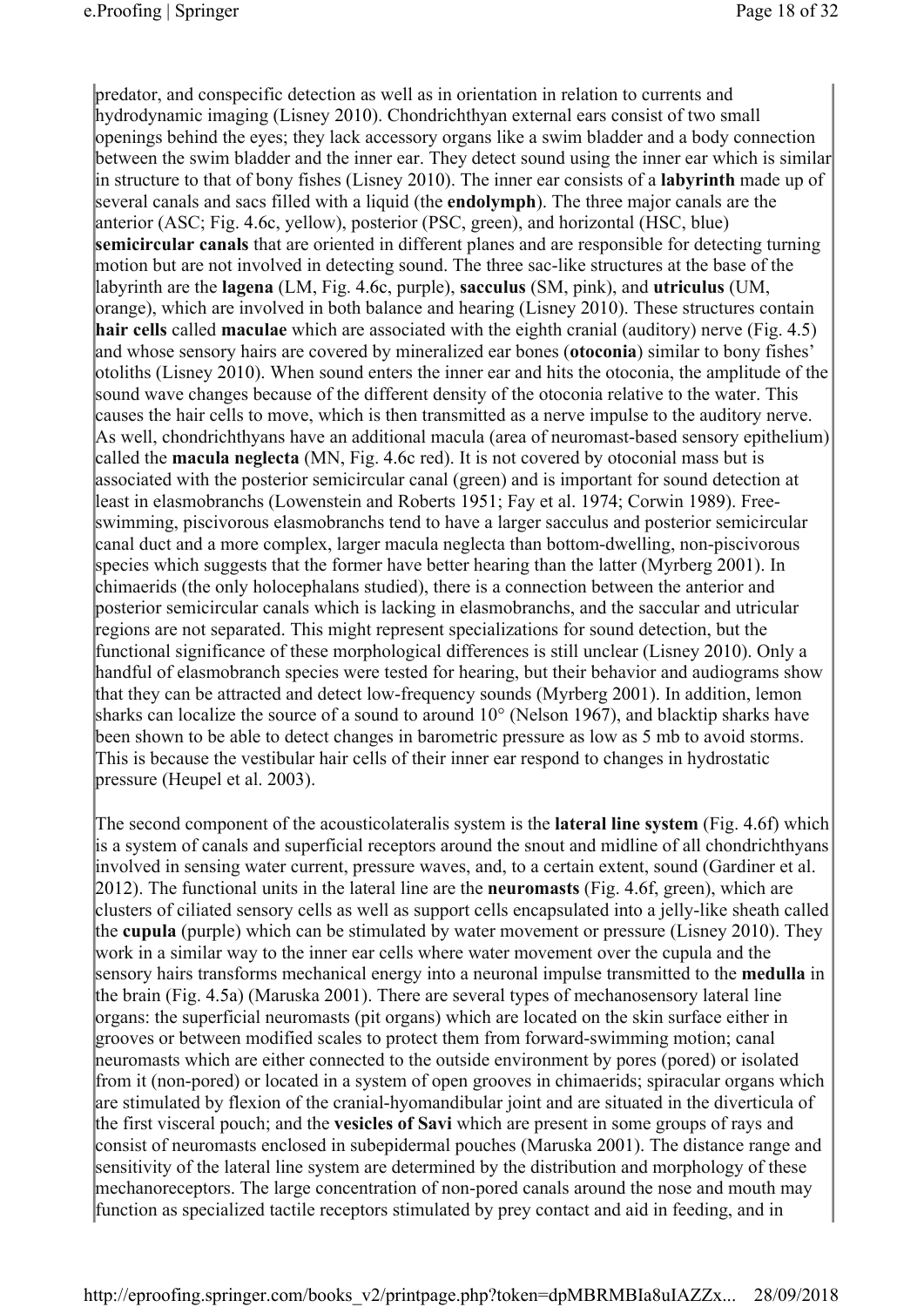batoids, the vesicles of Savi around the mouth would help in prey localization. The pored canals on the dorsal surface of the body and tail of elasmobranch could be used to detect water movement from conspecifics, predators, and currents (Maruska 2001). Although there is great diversity in the morphology of lateral line canals in chondrichthyans, much remains to be understood about its functional significance.

**AQ6**

### Electroreception (Ampullae of Lorenzini)

Chondrichthyans can detect small electric fields coming from other living organisms (biotic sources) as well as from physical sources such as geomagnetic induction of electric currents (abiotic sources) which aids in prey capture and orientation (Lisney 2010). Structures involved in this detection are called **ampullae of Lorenzini** in elasmobranch and **electroreceptive ampullae** in holocephalans and are homologous to each other (Fig. 4.6d). In marine elasmobranchs, ampullae are grouped together in bilateral head clusters that radiate in many directions and terminate in individual pores (Gardiner et al. 2012). This allows the electric potential of different **ampullae** within a cluster to be compared and the voltage difference between them to be measured. In holocephalans, the ampullae are also grouped in a number of distinct clusters but are associated with the lateral line canals (Lisney 2010). The **ampullary electroreceptors** (ampullae) consist of **sensory** (purple) and **support cells** (pale blue) located at the base of a canal filled with a low resistance **conductive jelly** (aqua). The tight junction of the canal wall and between the sensory and support cells serves as an electrical barrier. Current is detected as the difference between voltages at the top (apical) vs. base (basal) surface of the sensory cells. Ampullae are very sensitive, and elasmobranch can detect voltage gradients as low as 1–5 nV/cm (Tricas and Sisneros 2004). An animal's electroreceptive capabilities are likely to be determined by the density and distribution of the ampullary organ as well as the shape of the head (Lisney 2010). For example, the hammerhead sharks have an enlarged snout and have a larger number of ampullae and higher pore density than similarly sized carcharhinids, suggesting that they have better electroreceptive capability (Kajiura 2001). In most chondrichthyan species, electroreception is believed to be most important in prey detection and capture, but it has been shown to also be important in social communication such as mate and predator detection as well as the detection of magnetically induced fields involved in orientation behaviors (Lisney 2010). As for other senses, much is to be learned about the electrosensory abilities of chondrichthyans.

## Conclusions

Chondrichthyans have evolved over 400 million years ago and have been incredibly morphologically diverse. They have survived large mass extinction events affecting vertebrates at the end of the Devonian and Permian geological periods, and although less diverse than at their peak in the Paleozoic, they are still ecologically and morphologically diverse today. Chondrichthyans are an excellent developmental model for understanding gnathostome evolution, possessing a suite of phylogenetically basal characters and long gestation periods in ovo to allow for developmental manipulation. The broad range of ecological adaptations has made chondrichthyans successful in the past, but many species are under increasing threat of extinction due to fishing, poor preservation status, habitat destruction, and human-induced climate change. Current conservation bodies are working hard to change the public perception, and it is hoped that we can make sure chondrichthyans thrive and continue to amaze us with their diversity and beauty.

## **Acknowledgments**

CB is supported by the Curtin Research Fellowship and the Australia Research Council grant DP 160104427 and KT by DP140104161. We thank the Western Australian Museum and the Natural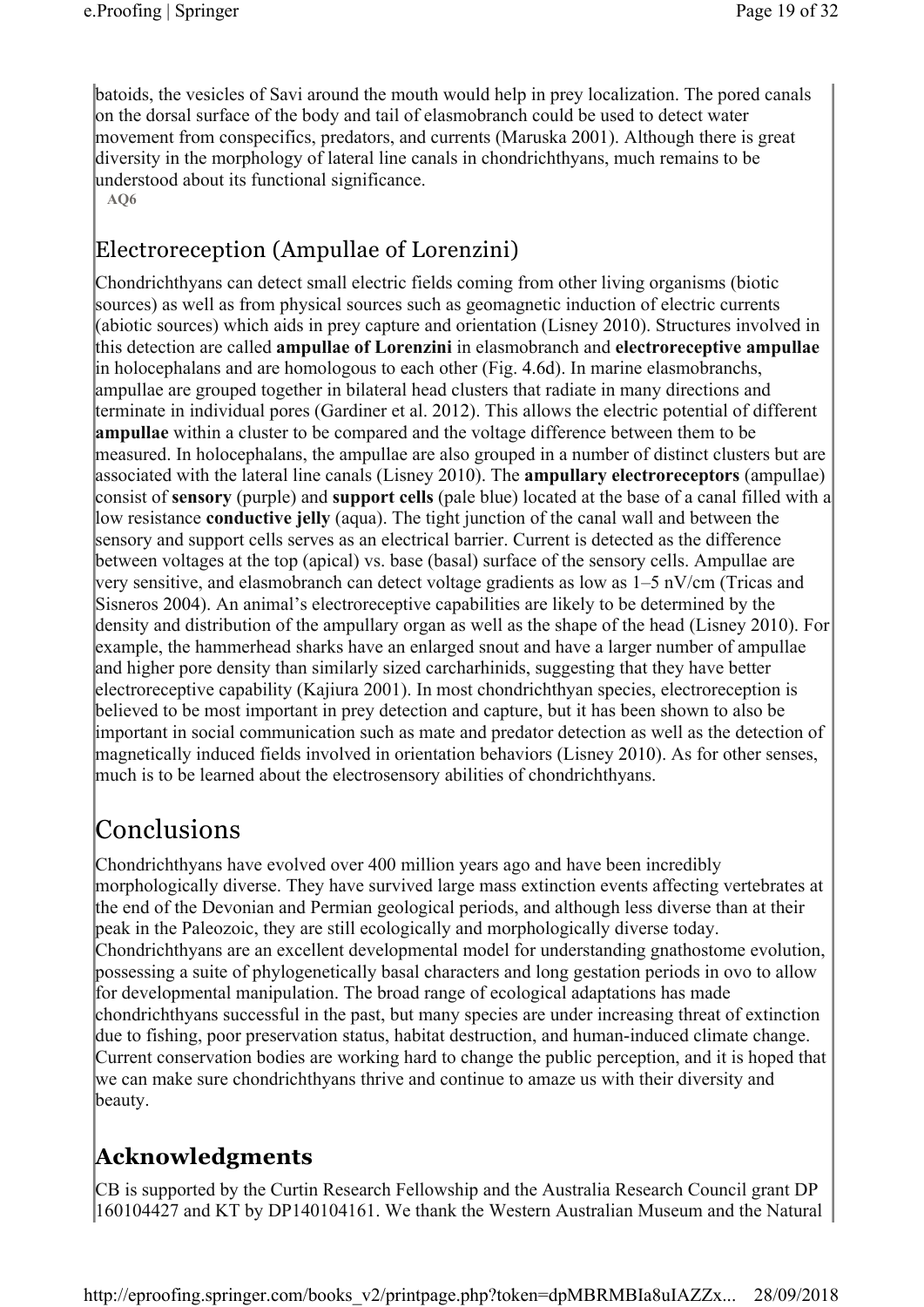History Museum for access to specimens. We wish to thank Alan Pradel, Tom Lisney, and an anonymous reviewer for improving the manuscript. We wish to thank Janine Ziermann, Rui Diogo, and Raul Diaz Jr. for inviting us to contribute to this volume.

## Further Readings

Carrier JC, Musick JA, Heithaus MR (2012) Biology of sharks and their relatives, 2nd edn. CRC Press, Boca Raton

Helfman G, Collette BB, Facey DE, Bowen BW (2009) The diversity of fishes: biology, evolution and ecology, 2nd edn. Wiley, London. Chapters 3, 6, 8, 11, 12

Janvier P (1996) Early vertebrates. Oxford University Press, New York

Long JA (2011) The rise of fishes: 500 million years of evolution. The John Hopkins University Press, Baltimore

Deban SM (2003) Constraint and convergence in the evolution of salamander feeding. In: Gasc JP, Casinos A, Bels VL (eds) Vertebrate biomechanics and evolution. BIOS Scientific Publishers, Oxford, pp 163–180

Deban SM, Wake DB (2000) Terrestrial feeding in salamanders. In: Schwenk K (ed) Feeding: form, function and evolution in tetrapod vertebrates. Academic Press, San Diego, pp 65–94

Deban SM (2003) Constraint and convergence in the evolution of salamander feeding. In: Gasc JP, Casinos A, Bels VL (eds) Vertebrate biomechanics and evolution. BIOS Scientific Publishers, Oxford, pp 163–180

Deban SM, Wake DB (2000) Terrestrial feeding in salamanders. In: Schwenk K (ed) Feeding: form, function and evolution in tetrapod vertebrates. Academic Press, San Diego, pp 65–94

Deban SM (2003) Constraint and convergence in the evolution of salamander feeding. In: Gasc JP, Casinos A, Bels VL (eds) Vertebrate biomechanics and evolution. BIOS Scientific Publishers, Oxford, pp 163–180

Deban SM, Wake DB (2000) Terrestrial feeding in salamanders. In: Schwenk K (ed) Feeding: form, function and evolution in tetrapod vertebrates. Academic Press, San Diego, pp 65–94

References **AQ7**

Andreev PS, Coates MI, Shelton RM, Cooper PR, Smith PM, Sansom IJ (2015) Upper Ordovician chondrichthyan-like scales from North America. Palaeontology 58:691–704

Andreev PS, Coates MI, Karatajūtė-Talimaa V et al (2016) The systematics of the Mongolepidida (Chondrichthyes) and the Ordovician origins of the clade. Peer J 4:e1850

Ari C (2011) Encephalization and brain organization in mobulid rays (Myliobatiformes, Elasmobranchii) with ecological perspectives. Open Anat J 3:1–13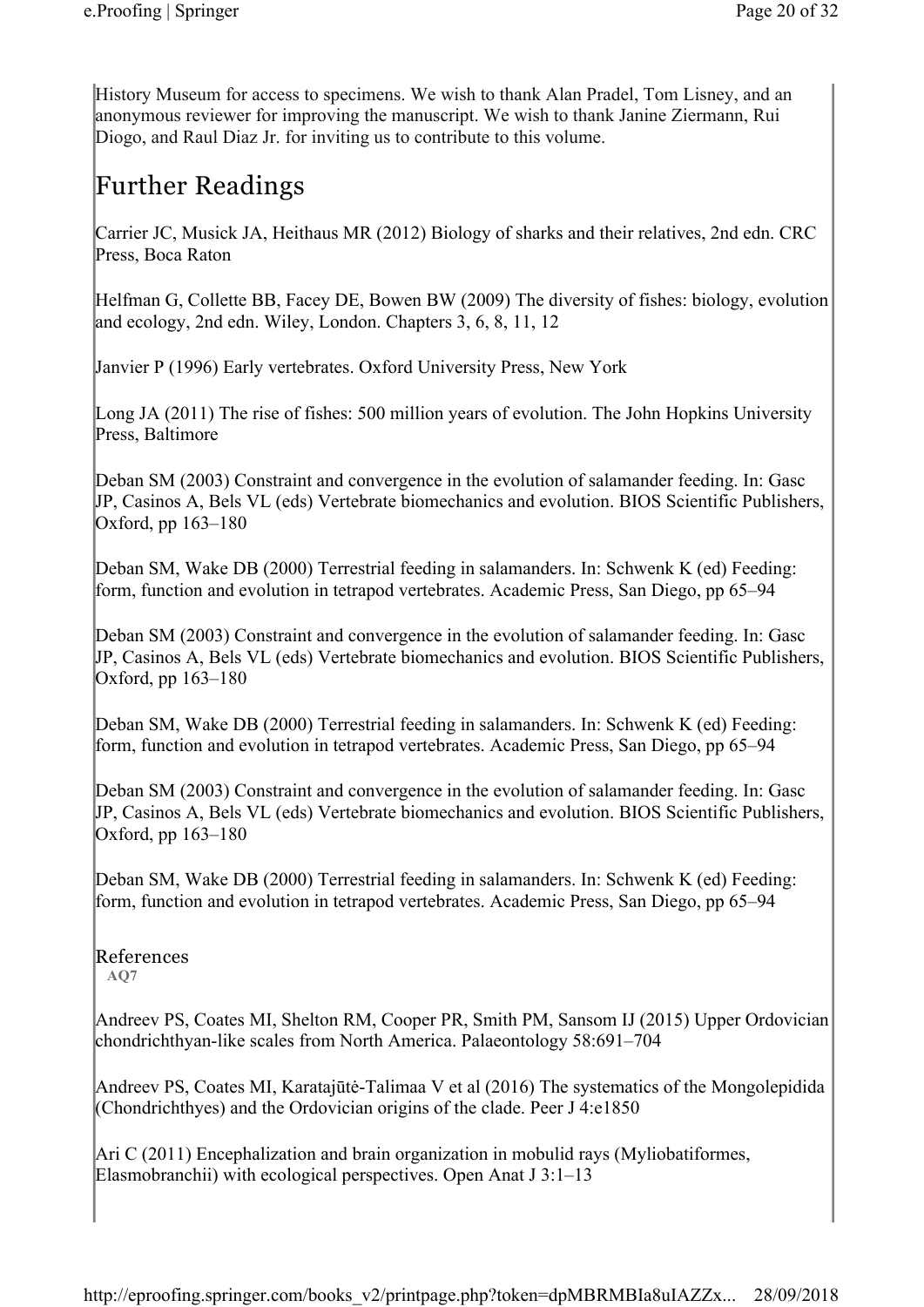Aschliman NC, Nishida M, Miya M, Inoue JG, Rosana KM, Naylor GJP (2012) Body plan convergence in the evolution of skates and rays (Chondrichthyes: Batoidea). Mol Phylogenet Evol  $|63:28-42$ 

Atkinson CJL, Collin SP (2012) Structure and topographic distribution of oral denticles in elasmobranch fishes. Biol Bull 222:26–34

Atkinson CJL, Martin KJ, Fraser GJ, Collin SP (2016) Morphology and distribution of taste papillae and oral denticles in the developing oropharyngeal cavity of the bamboo shark, *Chiloscyllium punctatum*. Biol Open 5:1759–1769

Baker CVH, Bronner-Fraser M (2001) Vertebrate cranial placodes I. Embryonic induction. Dev Biol 232:1–61

Baker CVH, Modrell MS, Gillis JA (2013) The evolution and development of vertebrate lateral line electroreceptors. J Exp Biol 216:2515–2522

Bauchot R, Bauchot ML, Platel R, Ridet JM (1977) The brains of Hawaiian tropical fishes: brain size and evolution. Copeia 1:42–46

Belbin RA, Underwood CJ, Johanson Z, Twitchett RJ (2017) Ecological impact of the end-Cretaceous extinction on lamniform sharks. PLoS One 12(6):e0178294

Bhattacharyya S, Bailey AP, Bronner-Fraser M, Streit A (2004) Segregation of lens and olfactory precursors from a common territory: cell sorting and reciprocity of *Dlx5* and *Pax6* expression. Dev Biol 271:403–414

Bigelow HB, Schroeder WC (1953) Fishes of the Gulf of Maine. Fish Bull 53:1–630

Boisvert CA, Martins CL, Edmunds AG, Cocks J, Currie P (2015) Capture, transport, and husbandry of elephant sharks (*Callorhinchus milii*) adults, eggs, and hatchlings for research and display. Zoo Biol 34:94–98

Bozzano A (2004) Retinal specialisations in the dogfish *Centroscymnus coelolepis* from the Mediterranean deep-sea. Scientia Mar 68:185–195

Bozzano A, Murgia R, Vallerga S, Hirano J, Archer S (2001) The photoreceptor system in the retinae of two dogfishes, *Scyliorhinus canicula* and *Galeus melastomus*: possible relationship with depth distribution and predatory lifestyle. J Fish Biol 59:1258–1278

Brabrand A (1985) Food of roach (*Rutilus rutilus*) and ide (*Leuciscus idus*): Significance of diet shifts for interspecific competition in omnivorous fishes. Oecologia 66:461–467

Brainerd EL, Ferry-Graham LA (2006) Mechanics of respiration. In: Shadwick R, Lauder G (eds) Biomechanics: A volume of the fish physiology series. Elsevier Science, New York, pp 1–29

Brazeau MD (2008) Early jaw and braincase morphologies with unorthodox implications for basal gnathostome interrelationships. J Vert Paleo 56a:28

Brazeau MD (2009) The braincase and jaws of a Devonian 'acanthodian' and modern gnathostome origins. Nature 457:305–308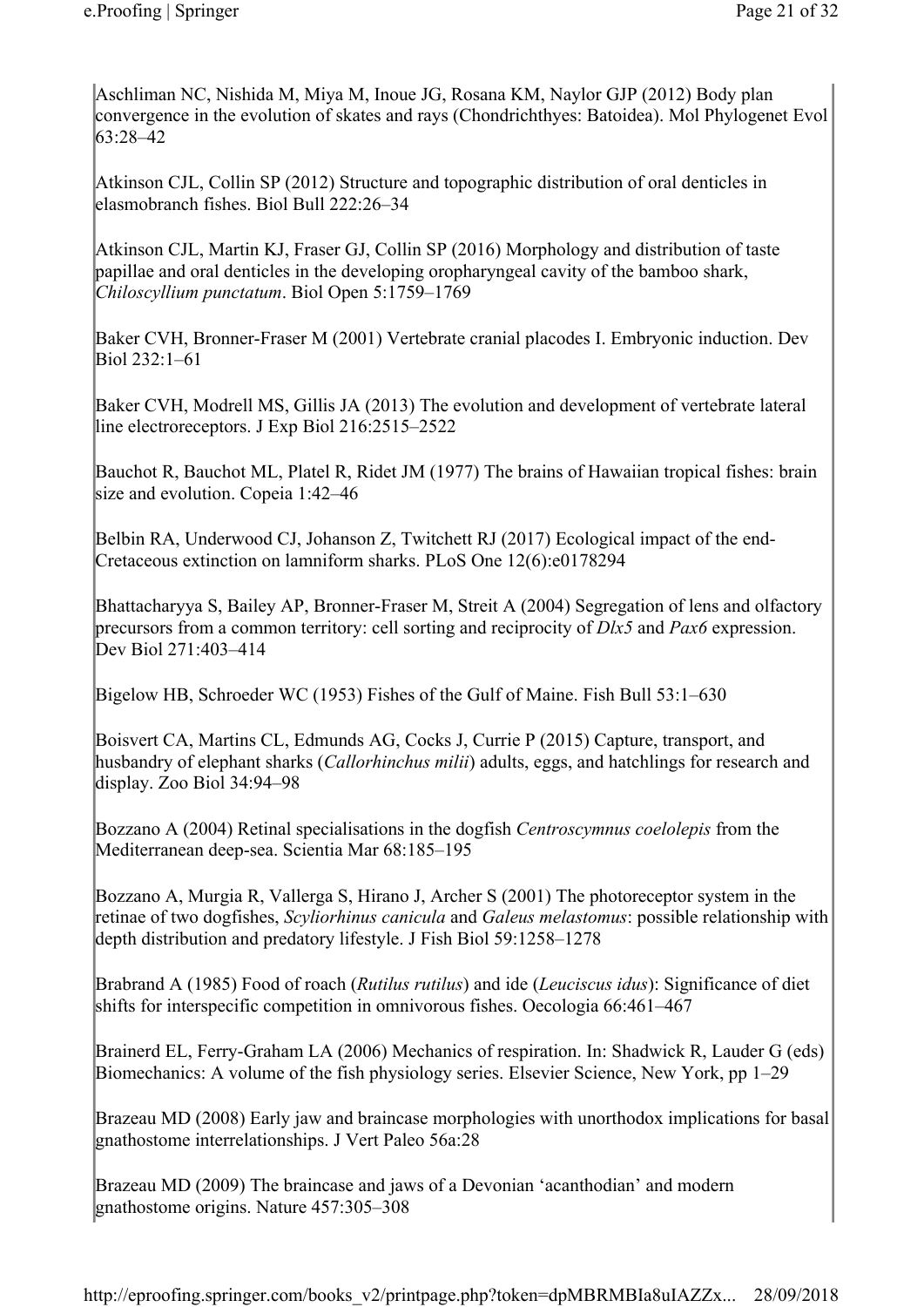Brazeau MD, de Winter V (2015) The hyoid arch and braincase anatomy of *Acanthodes* support chondrichthyan affinity of 'acanthodians'. Proc Biol Sci 282:20152210. https://doi.org/10.1098/rspb.2015.2210

Brazeau MD, Friedman M (2015) The origin and early phylogenetic history of jawed vertebrates. Nature 520:490–497

Brazeau MD, Friedman M, Jerve A, Atwood RC (2017) A three-dimensional placoderm (stemgroup gnathostome) pharyngeal skeleton and its implications for primitive gnathostome pharyngeal architecture. J Morphol 278:1220–1228

Brunet JF, Pattyn A (2002) *Phox2* genes—from patterning to connectivity. Curr Opin Genet Dev 12:435–440

Burrow CJ, Rudkin D (2014) Oldest Near-Complete Acanthodian: The First Vertebrate from the Silurian Bertie Formation Konservat-Lagerstätte, Ontario. PLoS One 9:e104171

Burrow C, Turner S (2013) Scale structure of putative chondrichthyan *Gladbachus adentatus* Heidtke & Krätschmer, 2001 from the Middle Devonian Rheinisches Schiefergebirge, Germany. Hist Biol 25:385–390

Burrow C, Young GC (1999) An articulated teleostome from the Late Silurian (Ludlow) of Victoria, Australia. Rec West Aust Mus 57:1–14

Carr R, Johanson Z, Ritchie A (2009) The phyllolepid placoderm *Cowralepis mclachlani*: Insights into the evolution of feeding mechanisms in jawed vertebrates. J Morphol 270:775–804

Coates MI (2005) *Gladbachus adentatus* Heidtke and Kratschmer: an awkward addition to the set of early jawed fishes. Abstract, Society of Vertebrate Palaeontology and Comparative Anatomy, Annual Symposium, London. Palaeontological Association

Coates MI, Sequeira SEK (2001) A new stethacanthid chondrichthyan from the Lower Carboniferous of Bearsden, Scotland. J Vert Paleo 21:438–459

Coates MI, Gess RW, Finarelli JA, Criswell KE, Tietjen K (2017) A symmoriiform chondrichthyan braincase and the origin of chimaeroid fishes. Nature 541:208–211

Coates MI, Finarelli JA, Sansom IJ, Andreev PS, Criswell KE, Tietjen K, Rivers ML, La Riviere PJ (2018) An early chondrichthyan and the evolutionary assembly of a shark body plan. Proc Biol Sci 285:20172418

Cohen DH, Duff TA, Ebbesson SOE (1973) Electrophysiological identification of a visual area in shark Telencephalon. Science 182:492–494

Corwin JT (1989) Functional anatomy of the auditory system in sharks and rays. J Exp Zool A Ecol Int Phys 252:62–74

Darras L, Derycke C, Blieck AR, Vachard D (2008) The oldest holocephalan (Chondrichthyes) from the Middle Devonian of the Boulonnais (Pas-de-Calais, France). Comptes Rendus Palevol 7:297–304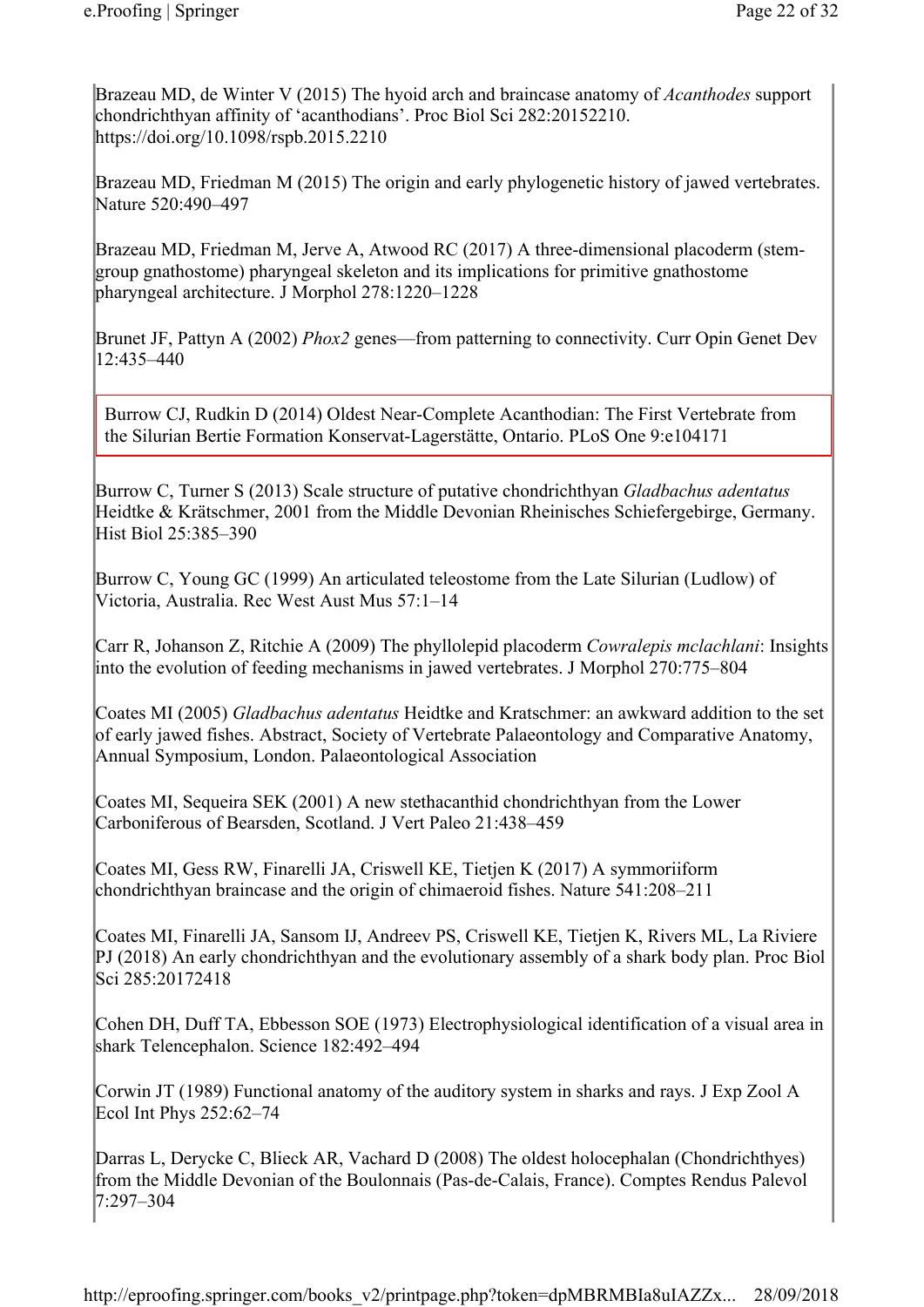Davies WL, Carvalho LS, Tay B-H, Brenner S, Hunt DM, Venkatesh B (2009) Into the blue: Gene duplication and loss underlie color vision adaptations in a deep-sea chimaera, the elephant shark *Callorhinchus milii*. Genome Res 19:415–426

Davies WL, Tay B-H, Zheng K et al (2012) Evolution and functional characterisation of melanopsins in a deep-Sea Chimaera (Elephant Shark, *Callorhinchus milii*). PLoS One 7:e51276

Davis SP, Finarelli JA, Coates MI (2012) *Acanthodes* and shark-like conditions in the last common ancestor of modern gnathostomes. Nature 486:247–250

Dean B (1894) Contributions to the morphology of *Cladoselache* (*Cladodus*). J Morphol 9:87–114

Dean B, Bhushan B (2010) Shark-skin surfaces for fluid-drag reduction in turbulent flow: a review. Philos Trans A Math Phys Eng Sci 368:4775–4806

Dean MN, Summers AP (2006) Mineralized cartilage in the skeleton of chondrichthyan fishes. Zoology 109:164–168

Debiais-Thibaud M, Oulion S, Bourat F, Laurenti P, Casane D, Borday-Birraux V (2011) The homology of odontodes in gnathostomes: insights from *Dlx* gene expression in the dogfish, *Scyliorhinus canicula*. BMC Evol Biol 11:307

Demski LS, Northcutt RG (1996) The brain and cranial nerves of the white shark: An evolutionary perspective. In: Klimley AP, Ainley DG (eds) Great white sharks. The Biology of *Carcharodon carcharias*. Academic Press, New York, pp 121–130

Didier DA (1995) Phylogenetic systematics of extant chimaeroid fishes (Holocephali, Chimaeroidei). Am Mus Novit 3119:1–86

Fay RR, Kendall JI, Popper AN, Tester AL (1974) Vibration detection by the macula neglecta of sharks. Comp Biochem Physiol 47A:1235–1240

Ferrrando S, Gallus L, Gambardella C, Croce D, Damiano G, Mazzarino C, Vacchi M (2016) First description of a palatal organ in *Chimaera monstrosa* (Chondrichthyes, Holocephali). Anat Rec 299:118–131

Forey PL, Gardiner BG (1986) Observations on *Ctenurella* (Ptyctodontida) and the classification of placoderm fishes. Zool J Linnean Soc 86:43–74

Fraser GJ, Smith MM (2011) Evolution of developmental pattern for vertebrate dentitions: an oropharyngeal specific mechanism. J Exp Zool B Mol Dev Evol 316B:99–112

Fraser GJ, Berkovitz BK, Graham A, Smith MM (2006) Gene deployment for tooth replacement in the rainbow trout (*Oncorhynchus mykiss*): a developmental model for evolution of the osteichthyan dentition. Evol Dev 8:446–457

Fraser GJ, Hulsey CD, Bloomquist RF, Uyesugi K, Manley NR, Streelman JT (2009) An ancient gene network is co-opted for teeth on old and new jaws. PLoS Biol

Fraser GJ, Cerny R, Soukup V, Bronner-Fraser M, Streelman JT (2010) The odontode explosion: The origin of tooth-like structures in vertebrates. BioEssays 32:808–817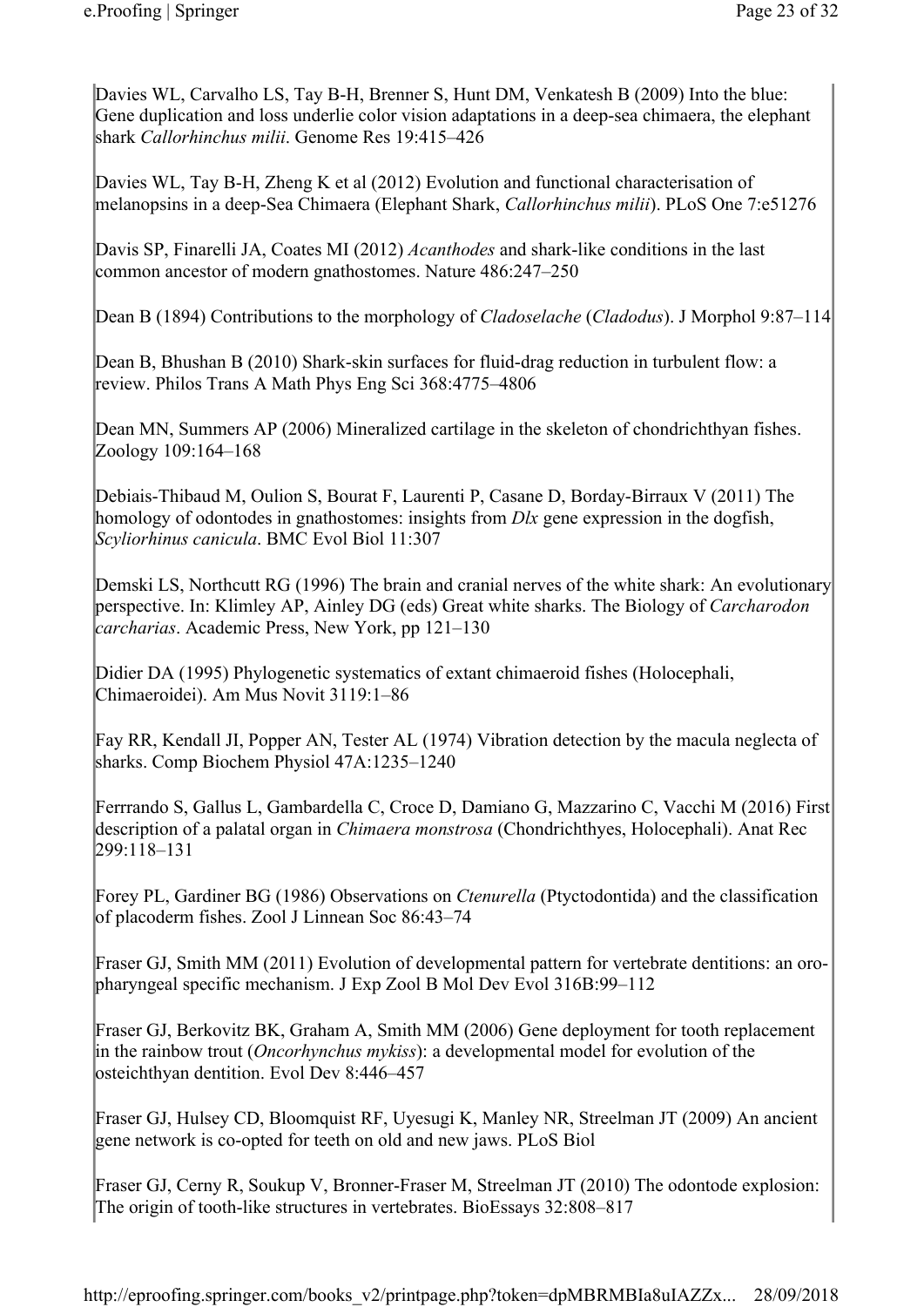Friedman M, Sallan LC (2012) Five hundred million years of extinction and recovery: A Phanerozoic survey of large-scale diversity patterns in fishes. Palaeontology 55:707–742

Gagnier P-Y, Wilson MVH (1996) Early Devonian acanthodians from northern Canada. Palaeontology 39:241–258

Gardiner JM, Hueter RE, Maruska KP et al (2012) Sensory physiology and behavior of elasmobranchs. In: Carrier JC, Musick JA, Heithaus MR (eds) Biology of sharks and their relatives, 2nd edn. CRC Press, Boca Raton, Florida, pp 349–401

Gee H (2007) Before the Backbone. Springer, Berlin, p 346

Gess RW, Coates MI (2015) High-latitude chondrichthyans from the Late Devonian (Famennian) Witpoort formation of South Africa. Paläontol Z 89:147–169. https://doi.org/10.1007/s12542  $-014 - 0221 - 9$ 

Ginter M, Hampe O, Duffin CS (2010) Paleozoic Elasmobranchii: Teeth. In: Schultze H-P (ed) Handbook of palaeoichthyology, vol 3D. Verlag Dr. Friedrich Pfeil, München, pp 1–168

Grogan E, Lund R (2004) The origin and relationships of early Chondrichthyes. In: Carrier JC, Musick JA, Heithaus MR (eds) Biology of sharks and their relatives. CRC Press, Boca Raton, pp 3 –31

Grogan E, Lund R (2009) Two new iniopterygians (Chondrichthyes) from the Mississippian (Serpukhovian) Bear Gulch Limestone of Montana with evidence of a new form of chondrichthyan neurocranium. Acta Zool 90:134–151

Gruber SH (1977) The visual system of sharks; adaptations and capability. Am Zool 17:453–469

Hara TJ (ed) (1992) Fish chemoreception. Springer, Dordrecht

Hart NS, Lisney TJ, Marshall NJ, Collin SP (2004) Multiple cone visual pigments and the potential for trichromatic colour vision in two species of elasmobranch. J Exp Biol 207:4587 –4594

Hart NS, Theiss SM, Harahush BK, Collin SP (2011) Microspectrophotometric evidence for cone monochromacy in sharks. Naturwissenschaften 98:193–201

Heidtke UHJ, Krätschmer K (2001) *Gladbachus adentatus* nov. gen et sp., ein primitiver Hai aus dem Oberen Givetium (Obers Mitteldevon) der Bergische Gladbach-Paffrath-Mulde (Rheinisches Schiefergebirge). Mainz Geowissen Mitteil 30:105–122

Heupel MR, Simpendorfer CA, Hueter RE (2003) Running before the storm: blacktip sharks respond to falling barometric pressure associated with Tropical Storm Gabrielle. J Fish Biol 63:1357–1363

Holmes WM, Cotton R, Xuan VB et al (2011) Three-dimensional structure of the nasal passageway of a hagfish and its implications for olfaction. Anat Rec 294:1045–1056

House EL, Pansky B (1960) A functional approach to neuroanatomy. Acad Med 35(11):1067  $|$ –1068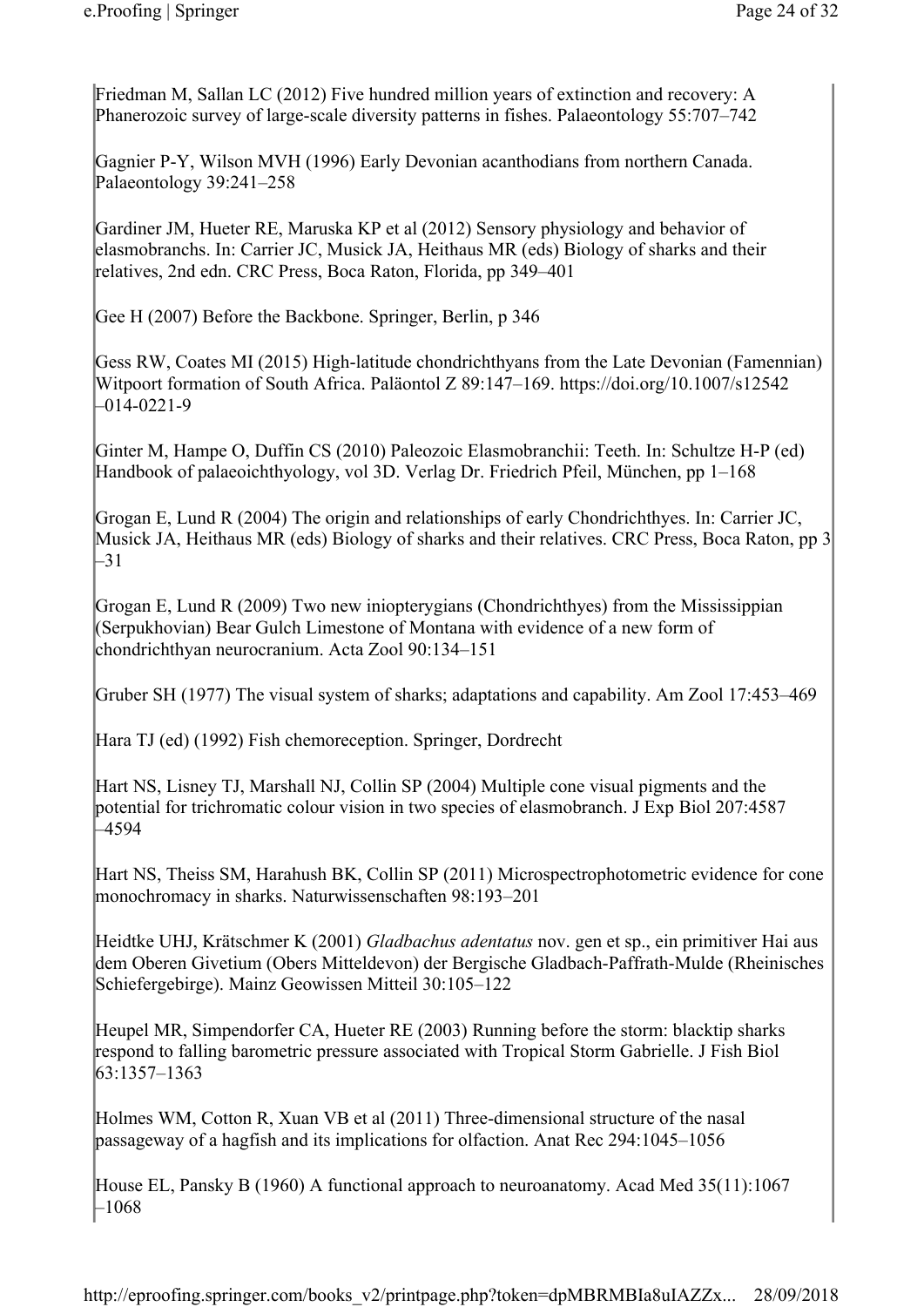Howard LE, Holmes WM, Ferrando S et al (2013) Functional nasal morphology of chimaerid fishes. J Morphol 274:987–1009

Huber DR, Dean MN, Summers AP (2008) Hard prey, soft jaws and the ontogeny of feeding mechanics in the spotted ratfish *Hydrolagus colliei*. J R Soc Interface 5:941–953

Hughes GM, Ballantijn CM (1965) The muscular basis of the respiratory pumps in the dogfish (*Scyliorhynus canicula*). J Exp Biol 43:363–383

Hunt DM, Carvalho LS, Cowing JA, Davies WL (2009) Evolution and spectral tuning of visual pigments in birds and mammals. Philos Trans R Soc B 364:2941–2955

Ivanov A, Märss T, Kleesment A (2011) A new elasmobranch *Karksiodus mirus* gen. et sp. nov. from the Burtnieki Regional Stage, Middle Devonian of Estonia. Estonian J Earth Sci 60:22–30

Janvier P (1996) Early vertebrates. Oxford monographs on geology and geophysics, vol Vol. 33. Clarendon Press, Oxford, p 393

Janvier P, Pradel A (2015) Elasmobranchs and **t**heir **e**xtinct **r**elatives: Diversity, **r**elationships, and **a**daptations **t**hrough **t**ime. Fish Physio 34A:1–17

Janvier P, Suarez-Riglos M (1986) The Silurian and Devonian vertebrates of Bolivia. Bull l'Institut Français d'Etudes Andines 15:73–114

Juarez M, Reyes M, Colman T et al (2013) Characterization of the trunk neural crest in the bamboo shark, *Chiloscyllium punctatum*. J Comp Neurol 521:3303–3320

Kajiura SM, Forni JB, Summers AP (2005) Olfactory morphology of carcharhinid and sphyrnid sharks: Does the cephalofoil confer a sensory advantage? J Morphol 264:253–263

Karatajūtė-Talimaa V, Predtechenskyj N (1995) The distribution of the vertebrates in the Late Ordovician and Early Silurian palaeobasins: Vertebrate microremains from the Lower Silurian of Siberia and Central Asia 105 of the Siberian Platform. Bull Museum Nat d'Hist Natur, Paris, Ser 4  $(17):39-56$ 

Klug C, Kröger B, Kiessling W et al (2010) The Devonian nekton revolution. Lethaia 43:465–477

Kotrschal K, Van Staaden MJ, Huber R (1998) Fish brains: evolution and environmental relationships. Rev Fish Biol Fish 8:373–408

Lammens EHRR, Geursen J, McGillavry PJ (1987) Diet shifts, feeding efficiency and coexistence of bream (*Abramis brama*), roach (*Rutilus rutilus*) and white bream (*Blicca bjoerkna*) in eutrophicated lakes. *Proc V Congr Europ Ichtyol, Stockholm* 153–162

Lane JA, Maisey JG (2012) The visceral skeleton and jaw suspension in the durophagous hybodontid shark *Tribodus limae* from the Lower Cretaceous of Brazil. J Paleontol 86:886–905

Lipovsek M, Ledderose J, Butts T et al (2017) The emergence of mesencephalic trigeminal neurons. Neural Dev 12:11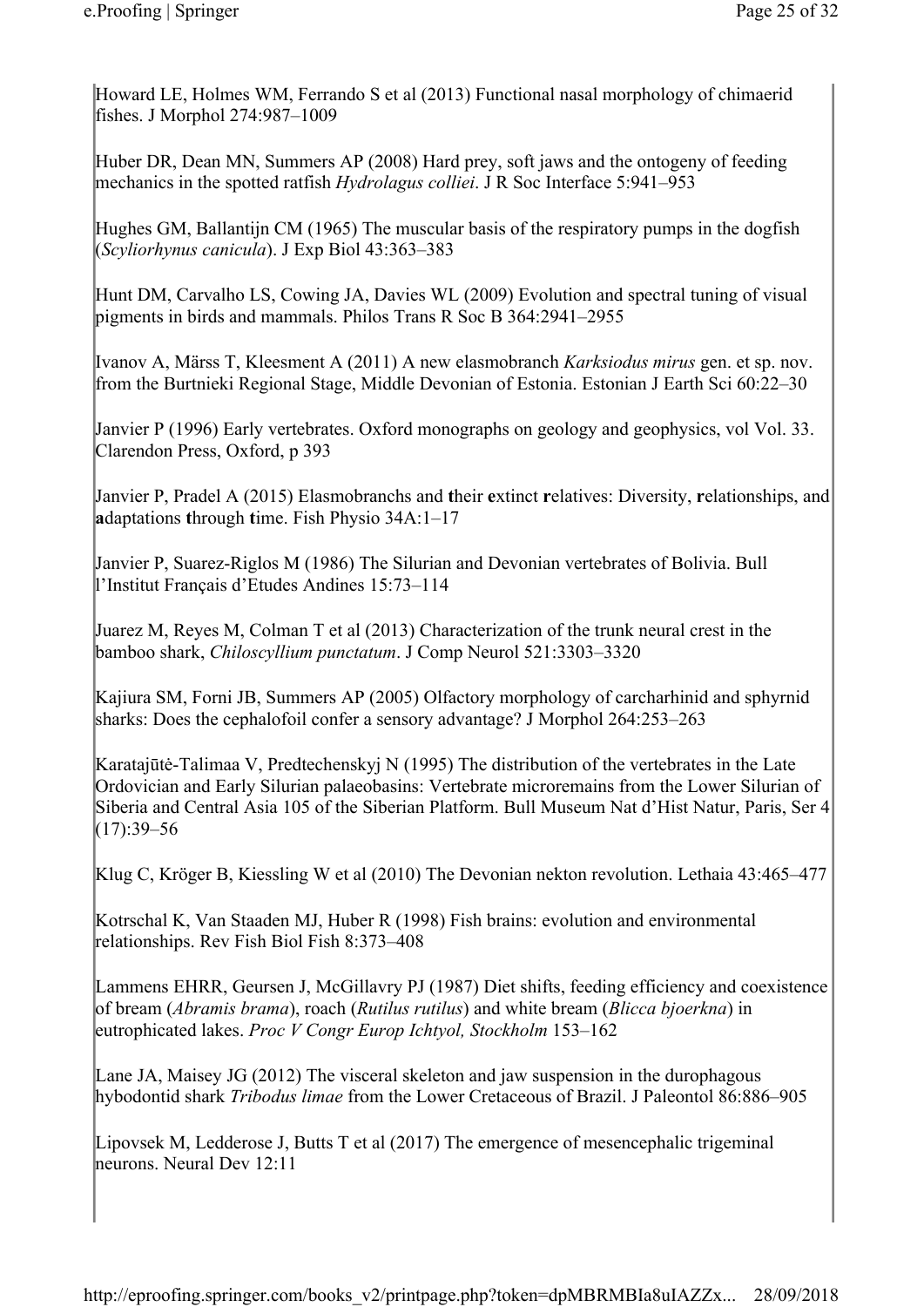Lisney TJ (2010) A review of the sensory biology of chimaeroid fishes (Chondrichthyes; Holocephali). Rev Fish Biol Fisheries 20:571–590

Lisney TJ, Collin SP (2007) Relative eye size in elasmobranchs. Brain Behav Evol 69:266–279

Lisney TJ, Yopak KE, Montgomery JC, Collin SP (2008) Variation in brain organization and cerebellar foliation in chondrichthyans: batoids. Brain Behav Evol 72:262–282

Lisney TJ, Theiss SM, Collin SP, Hart NS (2012) Vision in elasmobranchs and their relatives: 21st century advances. J Fish Biol 80:2024–2054

Locket NA (1977) Adaptations to the deep–sea environment. In: Cresitelli F (ed) Handbook of sensory physiology, vol Vol. VII. Springer–Verlag, Berlin, pp 67–192

Long JA, Burrow CJ, Ginter M (2015) First shark from the Late Devonian (Frasnian) Gogo Formation, Western Australia sheds new light on the development of tessellated calcified cartilage. PLoS One 10(5):e0126066

Lowenstein O, Roberts TDM (1951) The localization and analysis of the responses to vibration from the isolated elasmobranch labyrinth. A contribution to the problem of the evolution of hearing in vertebrates. J Physiol 114:471–489

Lund R, Grogan E (2004) Five new euchondrocephalan *Chondrichthyes* from the Bear Gulch Limestone (Serpukhovian, Namurian E2b) of Montana, USA. In: Arratia G, Wilson MVH, Cloutier R (eds) Recent advances in the origin and early radiation of vertebrates. Verlag Dr Pfeil, München, pp 505–531

Mader H (1986) Schuppen und Zähne von Acanthodien und Elasmobranchiern aus dem Unter-Devon Spaniens (Pisces). Gött Arbeit Geol Paläont 28:1–59

Maisey JG (1980) An evaluation of jaw suspension in sharks. Am Mus Novit 2706:1–17

Maisey JG (1984) Studies on the Paleozoic selachian genus *Ctenacanthus* Agassiz. No. 3, Nominal species referred to Ctenacanthus. Am Mus Novit 2774:1–20

Maisey JG (1989) Visceral skeleton and musculature of a Late Devonian shark. J Vert Paleo 9:174 –190

Maisey JG (2001) A primitive chondrichthyan braincase from the Middle Devonian of Bolivia. In: Ahlberg PE (ed) Major events in early vertebrate evolution: paleontology, phylogeny, genetics, and development. Taylor and Francis, New York, pp 263–288

Maisey JG (2005) Braincase of the Upper Devonian shark *Cladodoides wildungensis* (Chondrichthyes, Elasmobranchii), with observations on the braincase in early chondrichthyans. Bull Am Mus Nat Hist 288:1–103

Maisey JG (2007) The braincase in Paleozoic symmoriiform and cladoselachian sharks. Bull Am Mus Nat Hist 307:1–122

Maisey JG (2008) The postorbital palatoquadrate articulation in elasmobranchs. J Morphol 269:1022–1040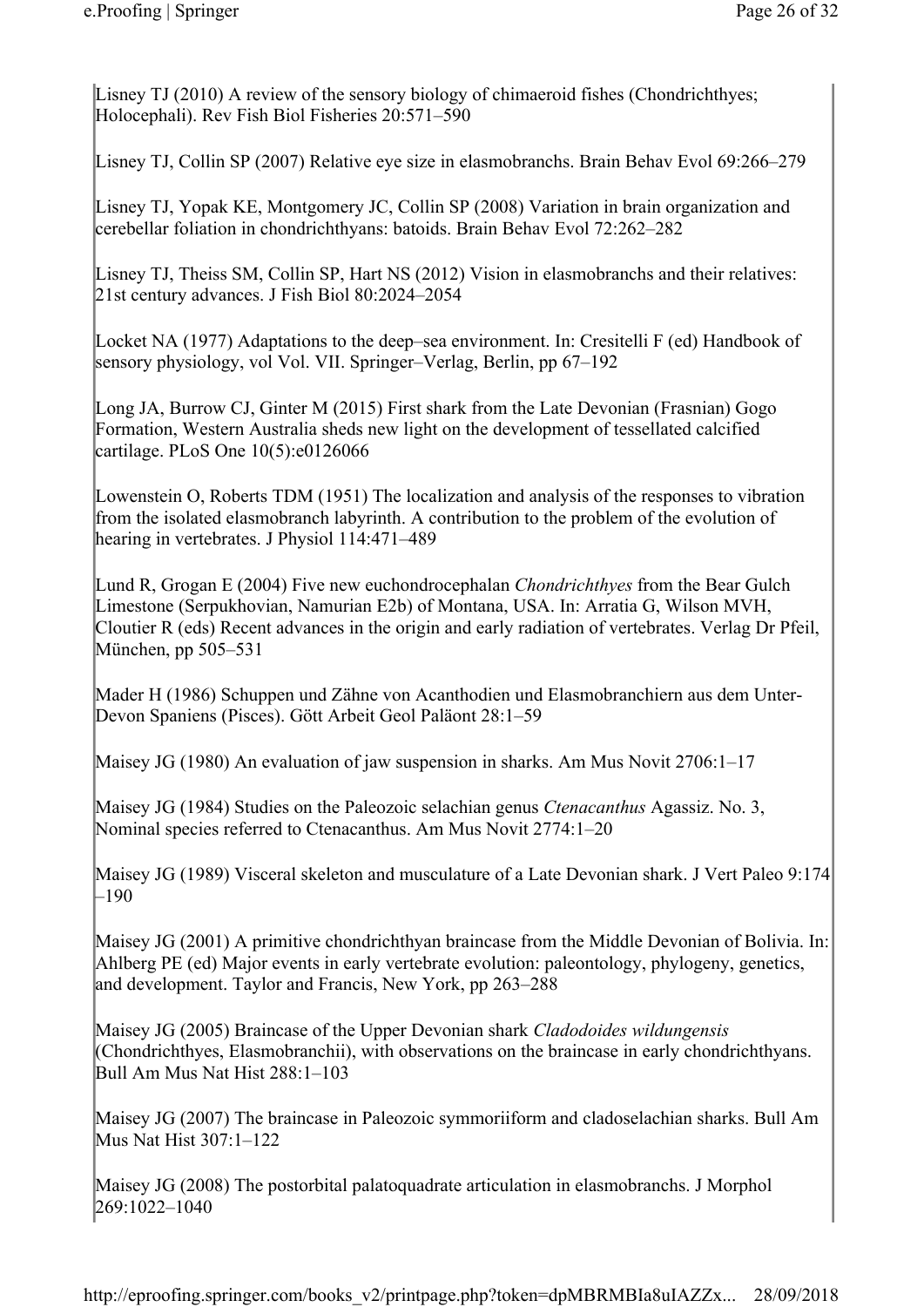Maisey JG (2012) What is an 'elasmobranch'? The impact of palaeontology in understanding elasmobranch phylogeny and evolution. J Fish Biol 80:918–951

Maisey JG, Anderson ME (2001) A primitive chondrichthyan braincase from the early Devonian of South Africa. J Vert Paleo 21:4702–4713

Maisey JG, Denton JSS (2016) Dermal denticle patterning in the Cretaceous hybodont shark *Tribodus limae* (Euselachii, Hybodontiformes), and its implications for the evolution of patterning in the chondrichthyan dermal skeleton. J Vert Paleo 36:e1179200

Maisey JG, Miller RF, Turner S (2009) The braincase of the chondrichthyan *Doliodus* from the Lower Devonian Campbellton Formation of New Brunswick, Canada. Acta Zool 90:109–122

Maisey JG, Turner S, Naylor GJP, Miller RF (2014) Dental patterning in the earliest sharks: implications for tooth evolution. J Morphol 275:586–596

Maisey JG, Miller R, Pradel A, Denton JSS, Bronson A, Janvier P (2017) Pectoral morphology in Doliodus: Bridging the 'acanthodian'-chondrichthyan divide. Am Mus Novit 3875:1–15

Mallatt J (1997) Shark pharyngeal muscles and early vertebrate evolution. Acta Zool 78:279–294

Martin KJ, Rasch LJ, Cooper RL, Metscher BD, Johanson Z, Fraser GJ (2016) Sox2+ progenitors in sharks link taste development with the evolution of regenerative teeth from denticles. Proc Natl Acad Sci 113:14769–14774

Maruska KP (2001) Morphology of the mechanosensory lateral line system in elasmobranch fishes: ecological and behavioral considerations. In: Tricas TC, Gruber SH (eds) The behavior and sensory biology of elasmobranch fishes: an anthology in memory of Donald Richard Nelson. Springer Netherlands, Dordrecht, pp 47–75

McComb DM, Tricas TC, Kajiura SM (2009) Enhanced visual fields in hammerhead sharks. J Exp Biol 212:4010–4018

Meng Q, Yin M (1981) A study of the olfactory organ of the shark. Trans Chinese Ichthyol Soc  $2:1-24$ 

Mikoleit G (2004) Phylogenetische Systematik der Wirbeltiere, vol 671. Verlag Dr Friedrich Pfeil, Munich

Miles R (1973) Articulated acanthodian fishes from the Old Red Sandstone of England, with a review of the structure and evolution of the acanthodian shoulder-girdle. Bull Brit Mus (Nat Hist) 24:111–213

Miller RF, Cloutier R, Turner S (2003) The oldest articulated chondrichthyan from the Early Devonian period. Nature 425:501–504

Miyake T, McEachran JD, Hall BK (1992) Edgeworth's legacy of cranial muscle development with an analysis of muscles in the ventral gill arch region of batoid fishes (Chondrichthyes: Batoidea). J Morphol 212:213–256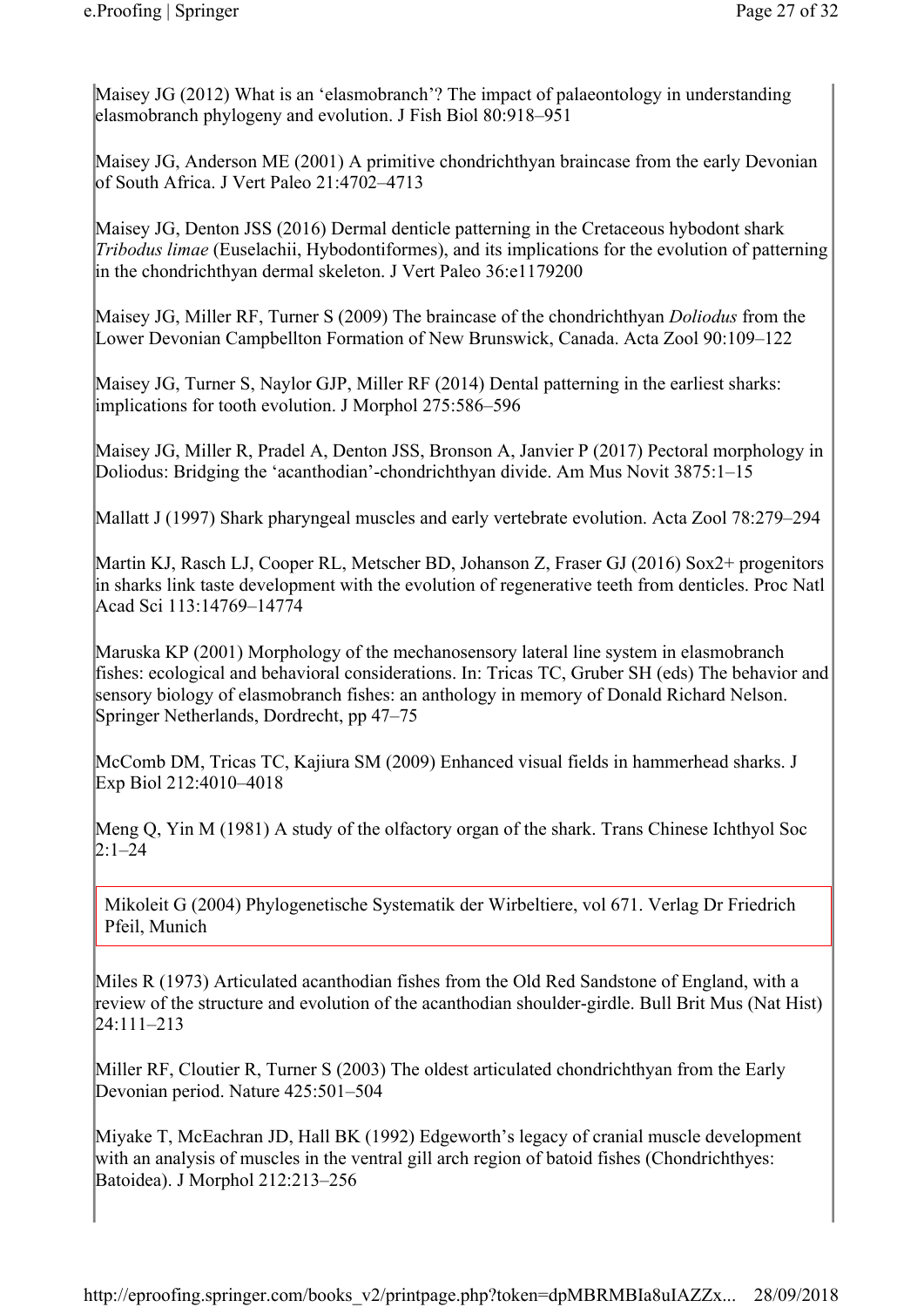Motta PJ, Huber DR (2012) Prey capture behavior and feeding mechanics of Elasmobranchs. In: Carrier JC, Musick JA, Heithaus MR (eds) Biology of sharks and their relatives, 2nd edn. Taylor & Francis, Boca Raton, pp 153–209

Myrberg AA (2001) The acoustical biology of elasmobranchs. Environ Biol Fish 60:31–46

Nelson DR (1967) Hearing thresholds, frequency discrimination, and acoustic orientation in the Lemon Shark, *Negaprion Brevirostris* (Poey). Bull Mar Sci 17:741–768

Nelson GJ (1969) Gill arches and the phylogeny of fishes, with notes on the classification of vertebrates. Bull Amer Mus Nat Hist 141:475–552

New JG (2001) Comparative neurobiology of the elasmobranch cerebellum: Theme and variations on a sensorimotor interface. Environ Biol Fish 60:93–108

Northcutt RG (1978) Brain organization in the cartilaginous fishes. In: Hodgson ES, Mathewson RF (eds) Sensory biology of sharks, skates and rays. Office of Naval Research, Arlington, pp 117 –193

Northcutt RG (1979) Central projections of the eight cranial nerve in lampreys. Brain Res 167:163 –167

Northcutt RG (2004) Taste Buds: development and evolution. Brain Behav Evol 64:198–206

Nosal AP, Chao Y, Farrara JD, Chai F, Hastings PA (2016) Olfaction contributes to pelagic navigation in a coastal shark. PLoS One 11:e0143758

O'Neill P, McCole RB, Baker CVH (2007) A molecular analysis of neurogenic placode and cranial sensory ganglion development in the shark, *Scyliorhinus canicula*. Dev Biol 304:156–181

Ollivier FJ, Samuelson DA, Brooks DE, Lewis PA, Kallberg ME, Komaromy AM (2004) Comparative morphology of the tapetum lucidum (among selected species). Vet Ophthalmol 7:11 –22

Ørvig T (1951) Histologic studies of ostracoderms, placoderms and fossil elasmobranchs 1. The endoskeleton, with remarks on the hard tissues of lower vertebrates in general. Ark Zool 2:321 –454

Patterson C (1965) The phylogeny of the chimaeroids. Philos Trans R Soc B 249

Pradel A, Maisey JG, Tafforeau P, Janvier P (2009a) An enigmatic gnathostome vertebrate skull from the Middle Devonian of Bolivia. Acta Zool 90:123–133

Pradel A, Maisey JG, Tafforeau P, Janvier P (2009b) Study of the pectoral girdle and fins of the Late Carboniferous sibyrhynchid iniopterygians (Vertebrata, Chondrichthyes, Iniopterygia) from Kansas and Oklahoma (USA) by means of microtomography, with comments on iniopterygian relationships. Comptes Rendus Palevol 9:377–387

Pradel A, Tafforeau P, Maisey JG, Janvier P (2011) A new Paleozoic Symmoriiformes (Chondrichthyes) from the Late Carboniferous of Kansas (USA) and cladistic analysis of early chondrichthyans. PLoS One 6(9):e24938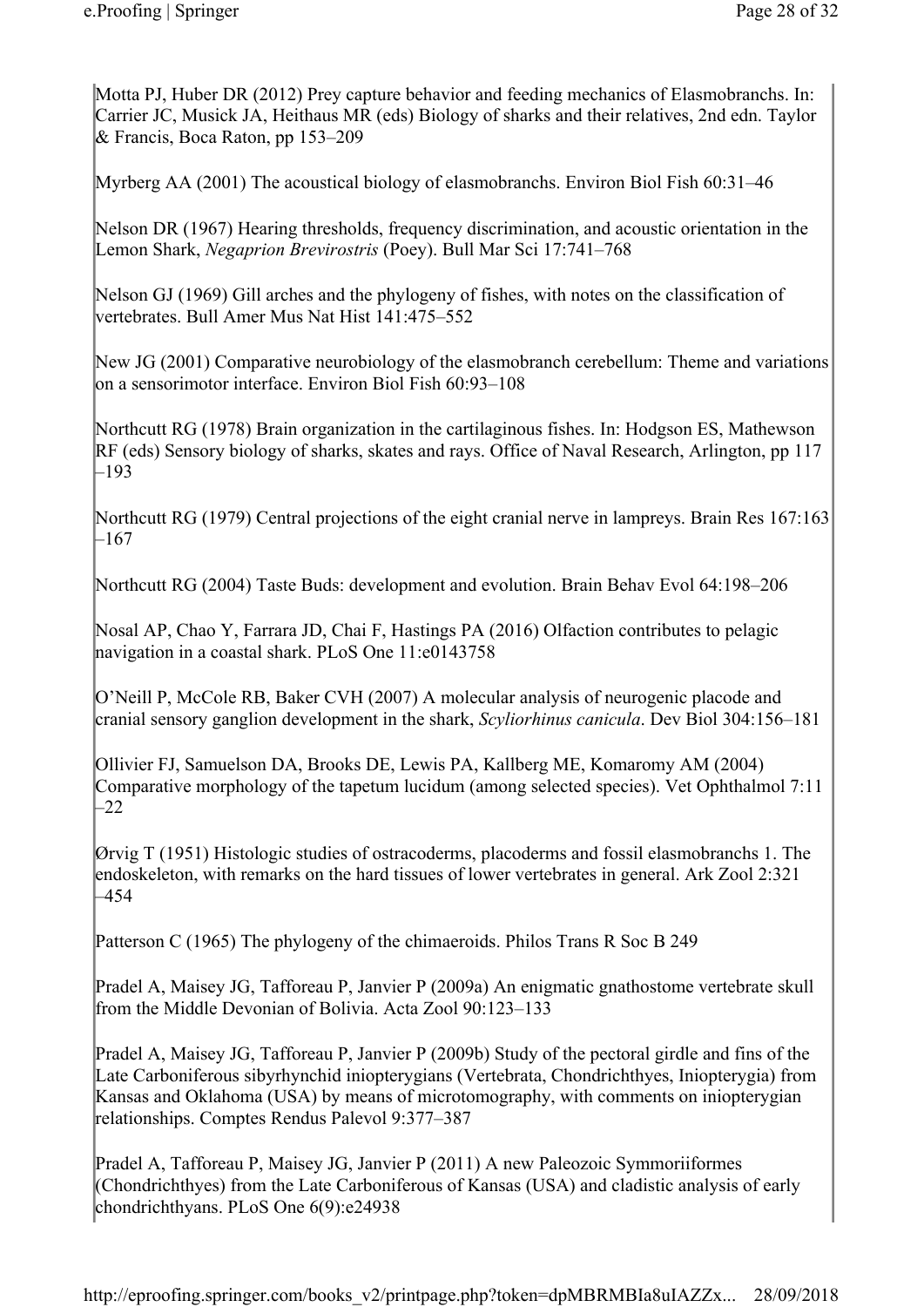Pradel A, Maisey JG, Tafforeau P, Mapes RH, Mallatt J (2014) A Palaeozoic shark with osteichthyan-like branchial arches. Nature 509:608–611

Rangel BDS, Ciena AP, Wosnick N, De Amorim AF, Kfoury JA Jr, Rici REG (2016) Ecomorphology of oral papillae and denticles of *Zapteryx brevirostris* (Chondrichthyes, Rhinobatidae). Zoomorphology 135:189–195

Rasch LJ, Martin KJ, Cooper RL, Metscher BD, Underwood CJ, Fraser GJ (2016) An ancient dental gene set governs development and continuous regeneration of teeth in sharks. Dev Biol 415:347–370

Reif W-E (1978) Shark dentitions: Morphogenetic processes and evolution. Neues Jarb Geol Palaontol 157:107–115

Renz AJ, Meyer A, Kuraku S (2013) Revealing less derived nature of cartilaginous fish genomes with their evolutionary time scale inferred with nuclear genes. PLoS One 8(6):e66400

Ryll B, Sanchez S, Haitina T, Tafforeau P, Ahlberg PE (2014) The genome of *Callorhinchus* and the fossil record: a new perspective on SCPP gene evolution in gnathostomes. Evol Dev 16:123 –124

Sallan LS, Coates MI (2010) End-Devonian extinction and a bottleneck in the early evolution of modern jawed vertebrates. Proc Natl Acad Sci U S A 107:10131–10135

Sallan LS, Kammer TW, Ausich WI, Cook LA (2011) Persistent predator–prey dynamics revealed by mass extinction. Proc Natl Acad Sci 108:8335–8338

Sansom IJ, Smith MM, Smith MP (2001) The Ordovicianradiation of vertebrates. In: Ahlberg PE (ed) Major events in early vertebrate evolution. Taylor & Francis, London, pp 156–171

Sansom IJ, Wang N-Z, Smith MM (2005) The histology and affinities of sinacanthid fishes: Primitive gnathostomes from the Silurian of China. Zool J Linnean Soc 144:379–386

Schlosser G (2006) Induction and specification of cranial placodes. Dev Biol 294:303–351

Schluessel V, Rick IP, Plischke K (2014) No rainbow for grey bamboo sharks: evidence for the absence of colour vision in sharks from behavioural discrimination experiments. J Comp Phys A 200:939–947

Schmidt-Nielsen K (1997) Animal physiology: adaptation and environment. Cambridge University Press, Cambridge

Sepkoski JJ (1984) A kinetic model of Phanerozoic taxonomic diversity. III. Post-Paleozoic families and mass extinctions. Paleobiology 10:246–247

Smith MM, Sansom I (1997) Exoskeletal microremains of an Ordovician fish from the Harding Sandstone of Colorado. Palaeontology 40:645–658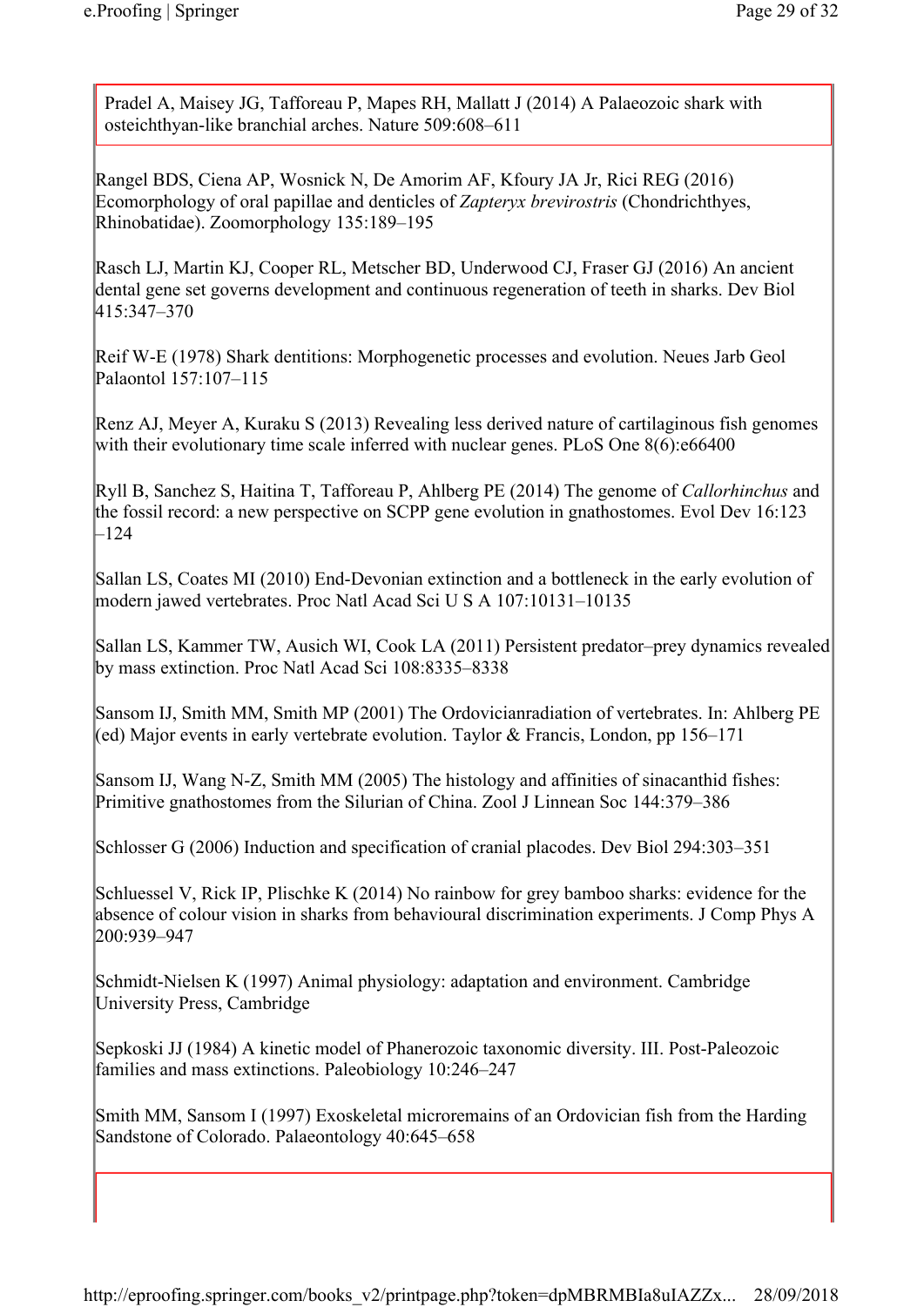Smith MM, Fraser GJ, Chaplin N, Hobbs C, Graham A (2009) Reiterative pattern of *sonic hedgehog* expression in the catshark dentition reveals a phylogenetic template for jawed vertebrates. Proc Biol Sci 276:1225–1233

Stahl BJ (1980) Non-autostylic Pennsylvanian iniopterygian fishes. Palaeontology 23:315–324

Stahl BJ (1999) Handbook of paleoichthyology. In: Chondrichthyes III. Holocephali, vol 4. Verlag Dr Friedrich Pfeil, München

Stensiö EA (1963) Anatomical studies on the arthrodiran head. Kungl Sven Vetenskap Handl 9:1 –419

Summers AP, Ferry-Graham LA (2001) Ventilatory modes and mechanics of the hedgehog skate (*Leucoraja erinacea*): testing the continuous flow model. J Exp Biol 204:1577–1587

Tester AL, Kendall JI (1969) Morphology of the lateralis canal system in shark genus *Carcharhinus*. Pacific Sci 23:1–16

Theisen B, Zeiske E, Breucker H (1986) Functional morphology of the olfactory organs in the spiny dogfish (*Squalus acanthius* L.) and the small-spotted catshark (*Scyliorhinus canicula* (L.)). Acta Zool 67:73–86

Theiss SM, Hart NS, Collin SP (2009) Morphological Indicators of Olfactory Capability in Wobbegong Sharks (Orectolobidae, Elasmobranchii). Brain Behav Evol 73:91–101

Tricas T, Sisneros J (2004) Ecological functions and adaptations of the elasmobranch electrosense. In: von der Emde G, Mogdans J, Kapoor BG (eds) The senses of fish: adaptations for the reception of natural stimuli. Springer, Berlin, pp 308–329

Underwood CJ, Johanson Z, Welten M et al (2015) Development and evolution of Dentition pattern and tooth order in the skates and rays (Batoidea; Chondrichthyes). PLoS One 10 (4):e0122553

Underwood CJ, Johanson Z, Smith MM (2016) Cutting blade dentitions in squaliform sharks form by modification of inherited alternate tooth ordering patterns. Roy Soc Open Sci 3:160385

Van-eyk SM, Siebeck UE, Champ CM, Marshall J, Hart NS (2011) Behavioural evidence for colour vision in an elasmobranch. J Exp Biol 214:4186–4192

Vogel S (1994) Life in moving fluids, 2nd edn. Princeton University Press, Princeton

Wagner HJ (2002) Sensory brain areas in three families of deep-sea fish (slickheads, eels and grenadiers): comparison of mesopelagic and demersal species. Mar Biol 141:807–817

Walker WF, Homberger DG (1992) Vertebrate dissection. Saunders College Publishing, Orlando

Webb JF (2014) Morphological diversity, development, and evolution of the mechanosensory lateral line system. In: Coombs S, Bleckmann H, Fay RR, Popper AN (eds) The lateral line system. Springer New York, New York, pp 17–72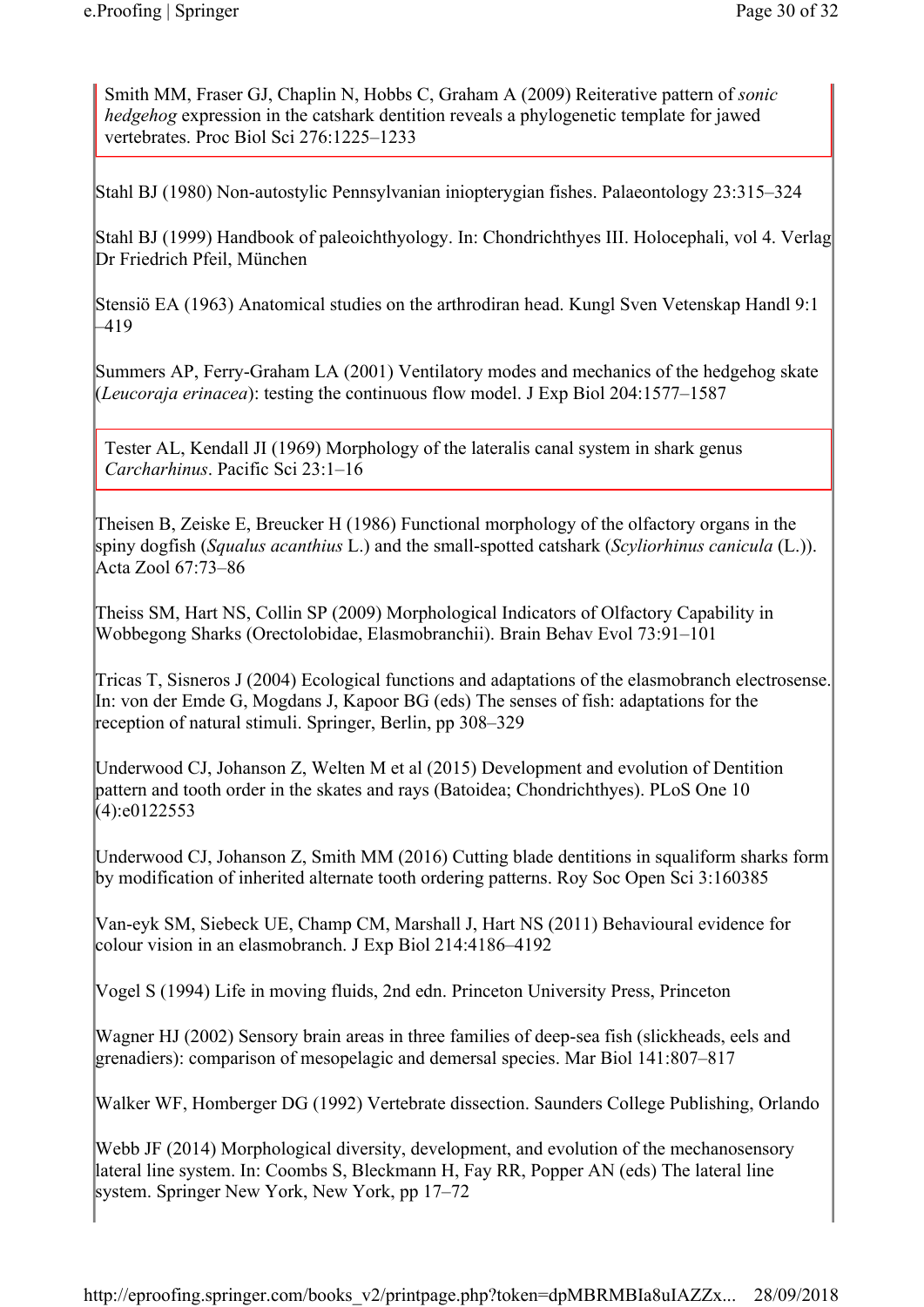Wilga CD (2005) Morphology and evolution of the jaw suspension in lamniform shark. J Morphol 265:102–119

Wilga CD, Ferry LA (2016) Functional anatomy and biomechanics of feeding in elasmobranchs. In: Shadwick RE, Farrell AP, Brauner CJ (eds) Physiology of elasmobranch fishes. Academic Press, Cambridge, pp 153–187

Wilga CD, Hueter RE, Wainwright PC, Motta PJ (2001) Evolution of upper jaw protrusion mechanisms in elasmobranchs. Am Zool 41:1248–1257

Williams ME (1998) A new specimen of *Tamiobatis vetustus* (Chondrichthyes, Ctenacanthoidea) from the Late Devonian Cleveland Shale of Ohio. J Vert Paleo 18:251–260

Williams ME (2001) Tooth retention in cladodont sharks: with a comparison between primitive grasping and swallowing, and modern cutting and gouging feeding mechanisms. J Vert Paleo 21:214–226

Wilson MVH, Hanke GF, Märss T (2007) Paired fins of jawless vertebrates and their homologies across the "agnathan"-gnathostome transition. In: Anderson JS, Sues H-D (eds) Major transitions in vertebrate evolution. Indiana University Press, Bloomington, pp 122–149

Yopak KE (2012) Neuroecology of cartilaginous fishes: the functional implications of brain scaling. J Fish Biol 80:1968–2023

Yopak KE, Frank LR (2009) Brain size and brain organization of the whale shark, Rhincodon typus, using magnetic resonance imaging. Brain Behav Evol 74:121–142

Yopak KE, Montgomery JC (2008) Brain organization and specialization in deep-sea chondrichthyans. Brain Behav Evol 71:287–304

Yopak KE, Lisney TJ, Collin SP, Montgomery JC (2007) Variation in brain organization and cerebellar foliation in chondrichthyans: sharks and holocephalans. Brain Behav Evol 69:280–300

Yopak KE, Lisney TJ, Darlington RB, Collin SP, Montgomery JC, Finlay JC (2010) A conserved pattern of brain scaling from sharks to primates. Proc Natl Acad Sci 107:12946–12951

Yopak KE, Lisney TJ, Darlington RB, Collin SP (2015) Not all sharks are "swimming noses": variation in olfactory bulb size in cartilaginous fishes. Brain Struct Funct 220:1127–1143

Zangerl R (1981) Chondrichthyes I: Paleozoic Elasmobranchii. In: Schultze H-P (ed) Handbook of Paleoichthyology, vol 3A. Verlag Dr. Friedrich Pfeil, München, pp 1–115

Zangerl R, Case GR (1973) Iniopterygia: a new order of chondrichthyan fishes from the Pennsylvanian of North America. Fieldiana Geol Mem 6:1–67

Zhu M, Zhao W, Jia L, Lu J, Qiao T, Qu Q (2009) The oldest articulated osteichthyan reveals mosaic gnathostome characters. Nature 458:469–474

Zhu M, Yu X, Ahlberg PE et al (2013) A Silurian placoderm with osteichthyan–like marginal jaw bones. Nature 502:188–194